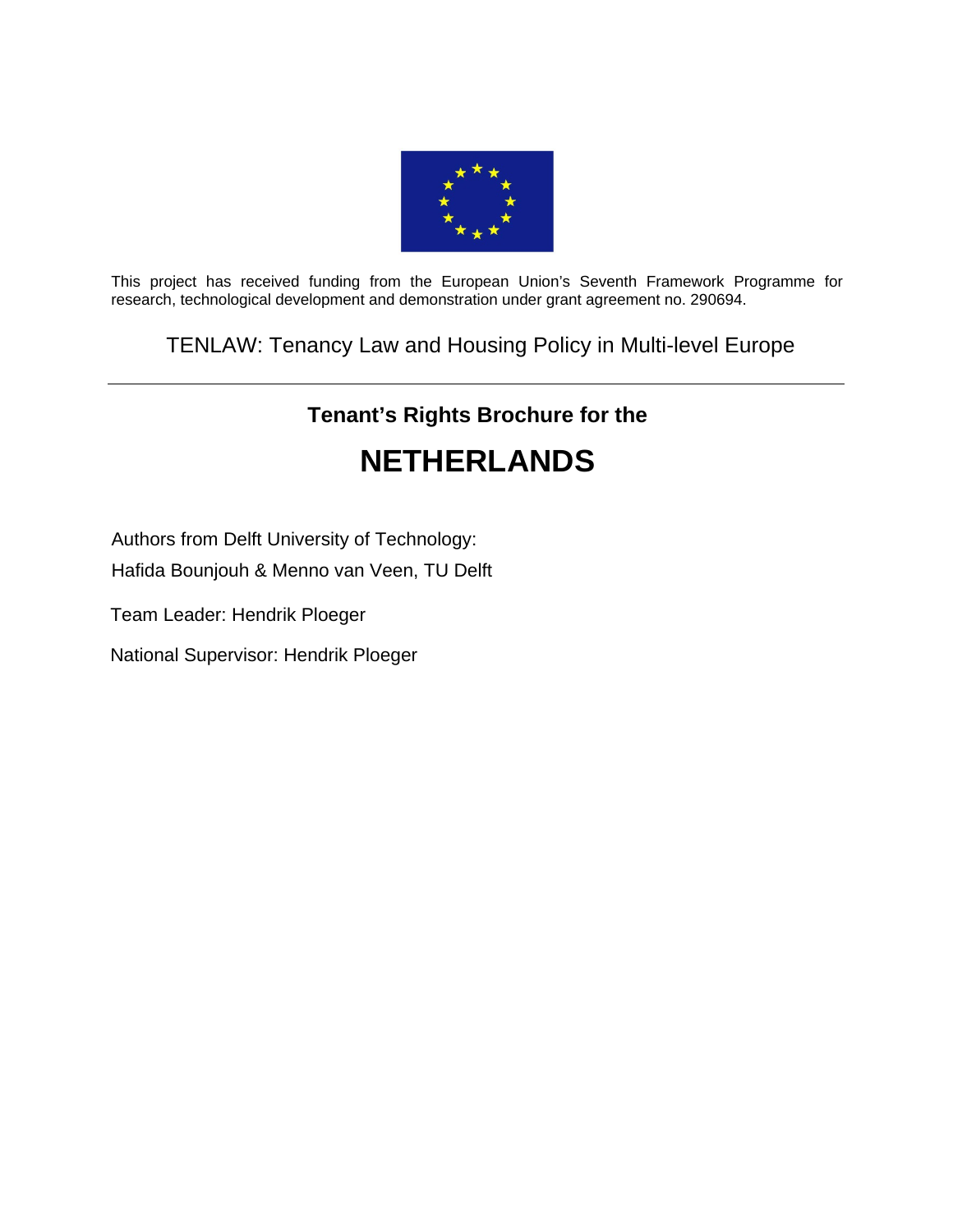# **Brochure on The Netherlands**

### **Summary of Contents**

- **1. Introductory information**
- **2. Looking for a place to live** 
	- **2.1. Rights of the prospective tenant**
	- **2.2. The rental agreement**
- **3. During the tenancy** 
	- **3.1. Tenant's rights**
	- **3.2. Landlord's rights**
- **4. Ending the tenancy** 
	- **4.1. Termination by the tenant**
	- **4.2. Termination by the landlord**
	- **4.3. Return of the deposit**
	- **4.4. Adjudicating a dispute**
- **5. Additional information**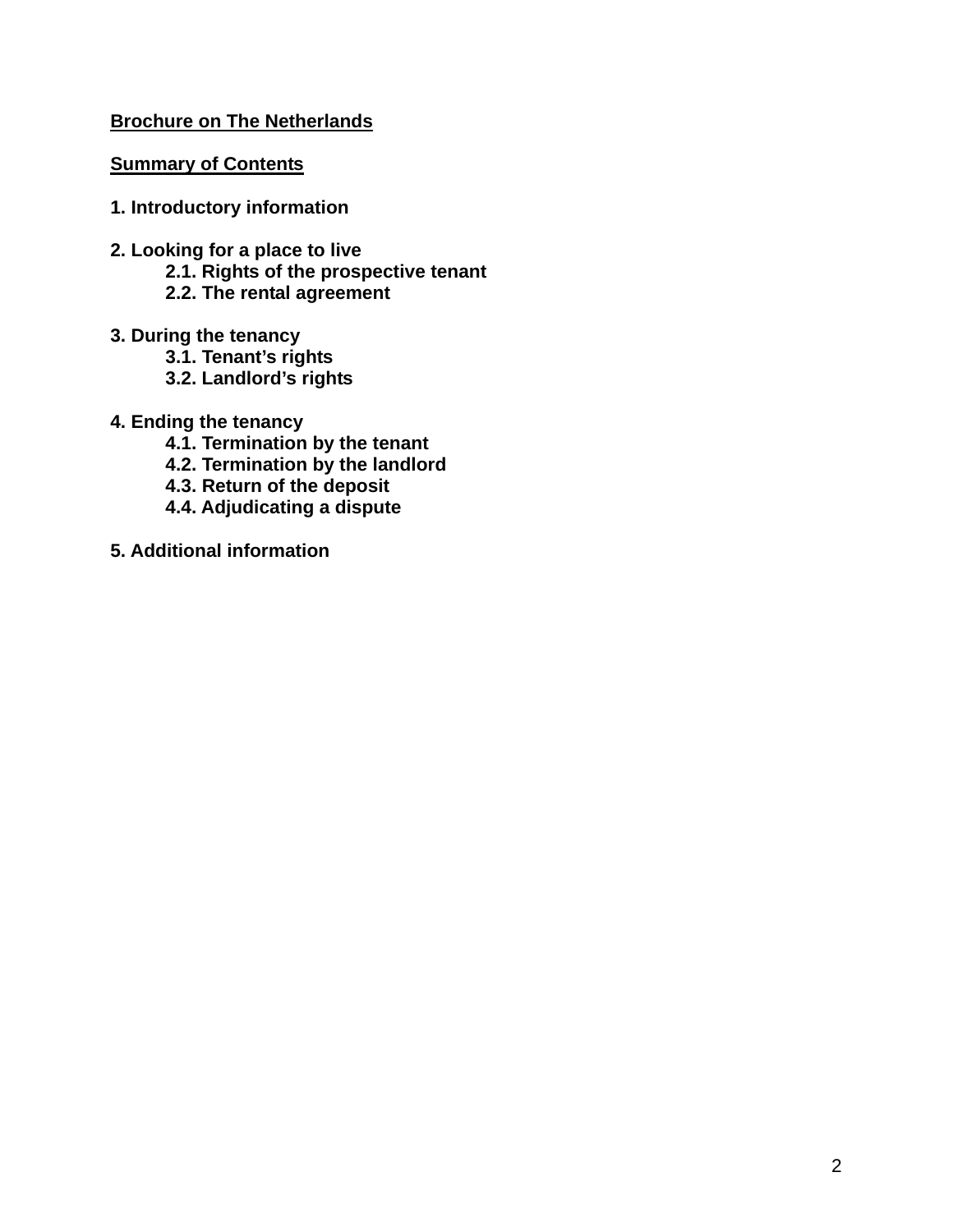# **1. Introductory information**

- Give a very brief introduction on the national rental market
	- o Current supply and demand situation

The total occupied housing stock in the Netherlands was 7.2 million dwellings in 2010. 4.3 million dwellings are owned, while the private rental sector exists of 646,000 dwellings and the social rental sector slightly increased to 2.3 million dwellings.

The rental system in the Netherlands can be characterized with a few relatively unique features.

- It is the biggest social rental sector in Europe, covering 34% of the total housing stock.
- Tenancy law, especially rent control, is not organized based on dwelling ownership (social versus private), but on dwelling rent level. Therefore, the rent levels of 92% of the rental sector – dwellings with a monthly rent up to  $\epsilon$  631.73 between 1 July 2008 and 1 July 2009 – are regulated (Section 3.2, 3.6 and 4.1). Dwellings with a rent level higher than the  $\epsilon$  631.73 at the start of the rental contract have a so-called deregulated or liberalized rent level.
- Rent control is concerned with rent levels at the start of the rental contract (rent setting) and with annual rent increases (rent adjustment). The rent level is dependent on the quality of a dwelling which is expressed in number of quality points.
- Officially, it social landlords have a public task, while private landlords do not. Having a public task or not is therefore irrelevant for tenancy law.
	- o Main current problems of the national rental market from the perspective of tenants

At the moment there is shortage of rental dwellings in the price range  $\epsilon$  700 – 1100. Because of this shortage many tenants do not move to larger houses, although this would make sense regarding their personal situation.

Obtaining a rental apartment at an affordable price in the cities can therefore take a very long time.

- o Significance of different forms of rental tenure
	- Private renting
	- "Housing with a public task" (e.g. dwellings offered by housing associations, public bodies etc)

For tenancy law as such, the difference between social and public is irrelevant as the legal regime that applies to a dwelling depends on the qualities of the dwelling and not on the nature of the landlord. The only practical difference between private renting and housing with a public task is that Housing Corporations, which own most of the houses in the social sector, use a waiting list for the allotment of their stock.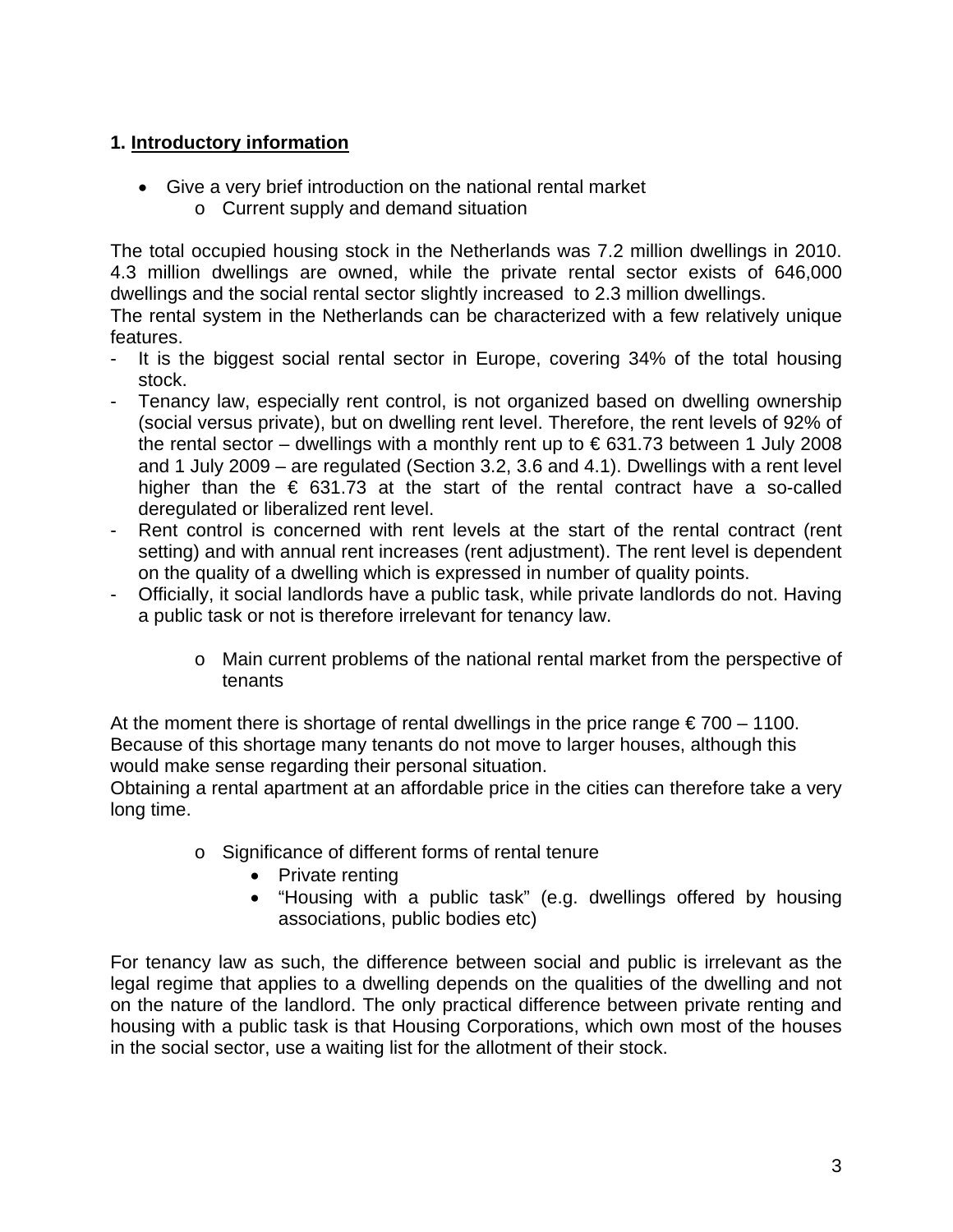o Some general recommendations to foreigners on how to find a rental home (including any specificities with respect to the position of foreigners on the national rental market)

For foreigners that look for a rental home in the Netherlands (and who are not immigrants) it is advisable to hire an agent, as most of the stock is divided by housing corporations that use a waiting list or are rented out for a high price.

- o Main problems and "traps" (circa 5) in tenancy law from the perspective of tenants
- Tenants are often unaware of the mandatory nature of most of the provisions of tenancy law; therefore they often pay too much rent or have signed for obligations that they cannot be asked to sign;
- It is very hard for tenants who are already paying a rent that is lowered because of the defects in their dwelling, to force the landlord to repair the defect;

*Important legal terms related to tenancy law* (see Table 1.1)

| $100 - 111 - 111 - 1000 - 1111 - 1000 - 1000 - 1000 - 1000 - 1000 - 1000 - 1000 - 1000 - 1000 - 1000 - 1000 - 1000 - 1000 - 1000 - 1000 - 1000 - 1000 - 1000 - 1000 - 1000 - 1000 - 1000 - 1000 - 1000 - 1000 - 1000 - 1000 - 1000 - 1000 - 1000 - 1000 - 1000 - 1$<br>Dutch | <b>English</b>                               |  |
|------------------------------------------------------------------------------------------------------------------------------------------------------------------------------------------------------------------------------------------------------------------------------|----------------------------------------------|--|
| Kale huur                                                                                                                                                                                                                                                                    | Rent without extra costs                     |  |
| Koop breekt geen huur                                                                                                                                                                                                                                                        | Purchase is subject to existing lease        |  |
| Puntensysteem                                                                                                                                                                                                                                                                | Point system; used to determine if a         |  |
|                                                                                                                                                                                                                                                                              | dwelling falls in or outside the regulated   |  |
|                                                                                                                                                                                                                                                                              | category and to determine the price of       |  |
|                                                                                                                                                                                                                                                                              | those that fall within that category         |  |
| Geliberaliseerde huurprijs                                                                                                                                                                                                                                                   | Rent of a dwelling that falls outside the    |  |
|                                                                                                                                                                                                                                                                              | regulated category                           |  |
| Huurcommissie                                                                                                                                                                                                                                                                | Rental committee; rules on legal disputes    |  |
|                                                                                                                                                                                                                                                                              | regarding dwellings in regulated category    |  |
| Gebrek                                                                                                                                                                                                                                                                       | <b>Defect</b>                                |  |
| <b>Huuropzegging</b>                                                                                                                                                                                                                                                         | <b>Notice</b>                                |  |
| Dringend eigen gebruik                                                                                                                                                                                                                                                       | the landlord needs the dwelling for a        |  |
|                                                                                                                                                                                                                                                                              | compelling reason                            |  |
| All-in huur                                                                                                                                                                                                                                                                  | The (illegal) practice of a rent that makes  |  |
|                                                                                                                                                                                                                                                                              | no difference between the price for the      |  |
|                                                                                                                                                                                                                                                                              | dwelling and other costs                     |  |
| Servicekosten                                                                                                                                                                                                                                                                | Extra costs for services charged by the      |  |
|                                                                                                                                                                                                                                                                              | landlord (he is not allowed to make a profit |  |
|                                                                                                                                                                                                                                                                              | from these costs)                            |  |
| Borgsom                                                                                                                                                                                                                                                                      | Deposit                                      |  |
| Goed huurderschap                                                                                                                                                                                                                                                            | The legal requirements of behaviour from     |  |
|                                                                                                                                                                                                                                                                              | a tenant                                     |  |
| Naar zijn aard van korte duur                                                                                                                                                                                                                                                | Contracts that are of short term by nature   |  |
|                                                                                                                                                                                                                                                                              | (they fall outside the scope of tenancy law) |  |
| Hospita                                                                                                                                                                                                                                                                      | Landlady (in case of rooming)                |  |

Table 1.1 Important legal terms related to tenancy law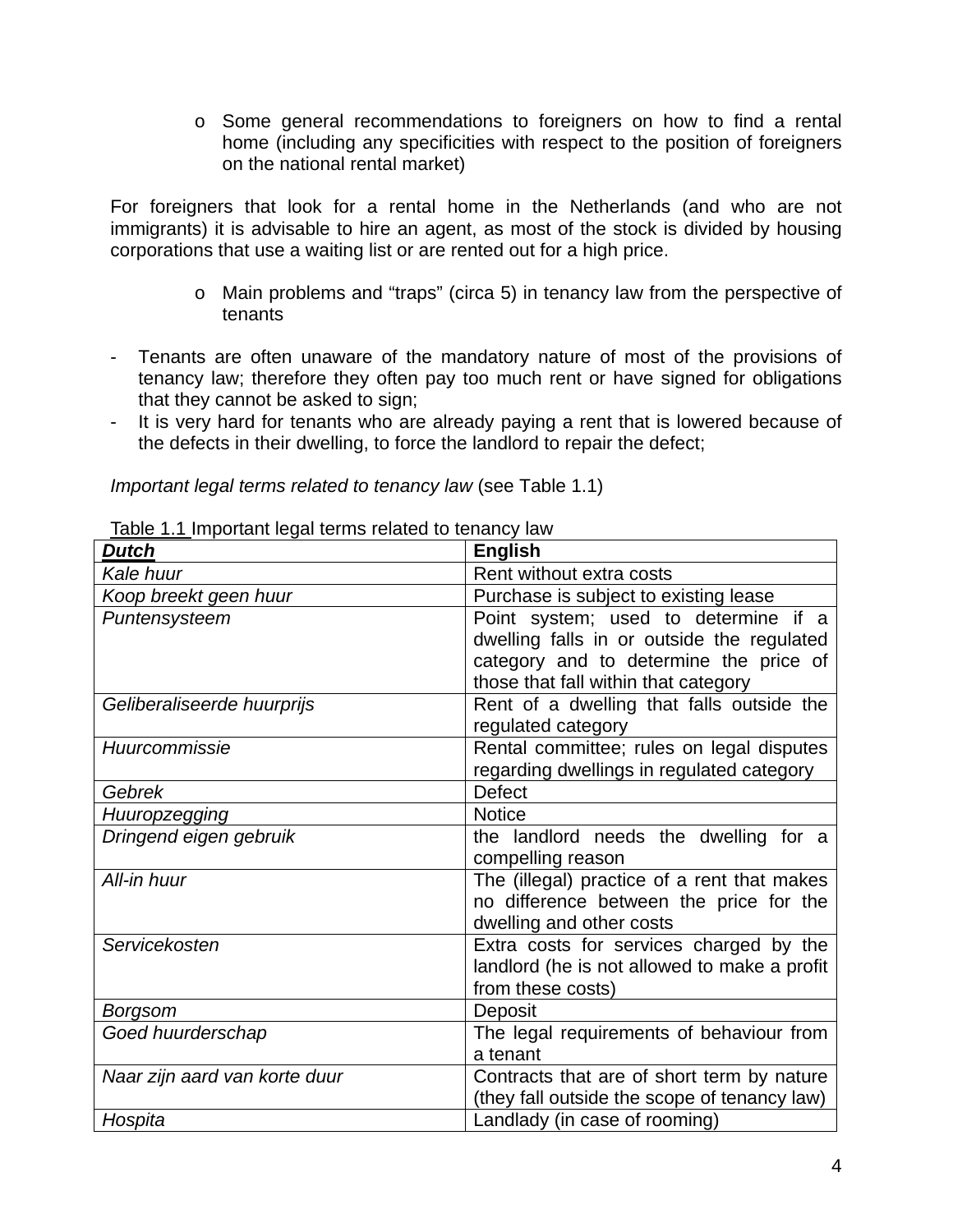| Campuscontract       | Contract for studenthousing                |  |  |
|----------------------|--------------------------------------------|--|--|
| Onderhuur            | Subletting                                 |  |  |
| Huurverhoging        | Rent increase                              |  |  |
| Duurzame huishouding | Sustainable household (it is required to   |  |  |
|                      | become a co-tenant, to have shared a       |  |  |
|                      | household for at least two years with the  |  |  |
|                      | main tenant)                               |  |  |
| Medehuurder          | Co-tenant (has the same rights as the      |  |  |
|                      | main tenant)                               |  |  |
| Hoofdhuurder         | Main tenant                                |  |  |
| Urgentieverklaring   | Declaration of the municipality that a     |  |  |
|                      | person is in urgent need to get a house in |  |  |
|                      | the regulated sector                       |  |  |
| Sleutelgeld          | Keymoney (illegal<br>where<br>practice     |  |  |
|                      | landlords asks a sum for the mere closing  |  |  |
|                      | of the contract (handing over the key)     |  |  |

# **2. Looking for a place to live**

### **2.1. Rights of the prospective tenant**

 What bases for discrimination in the selection of tenants are allowed/prohibited? What about, for example, status as a foreigner, student, unmarried partner, or person with a short-term work contract?

A prospective landlord can choose his own tenants when his dwelling falls in the liberalised price regime. However, he has to act within the limitations of the General Act of Equal Treatment that forbid him to discriminate on grounds or race or ethnic origin, gender, religion or belief, disability, age or sexual orientation. A tenant has the right to live with his partner in a sustainable household, also when he is not married.

For the majority of houses that fall within the regulated regime, some discrimination in the selection of the tenants is allowed. Housing corporations that rent out most of the stock use a waiting list system based on a mix of years of enlistment and other factors (e.g. urgent need). Municipalities often use a housing permit system for dwellings that fall within the system, based on which they will give permits only to people that fit social and economic requirements.

In metropolitan areas, a policy can be adopted that a housing permit will not be granted to people that want access to the housing market for regulated rental dwellings that have not already lived for six years or more in the neighbourhood. In addition, the policy can determine that the housing permit will only be issued if the applicant has a means of income.

There is a shortage of student housing in most university cities. The rules above apply to students. In addition, there are housing corporations that manage the housing stock of universities and only rent out to students. They use campus contracts that are terminated by the landlord, when the tenant is no longer registered as a student.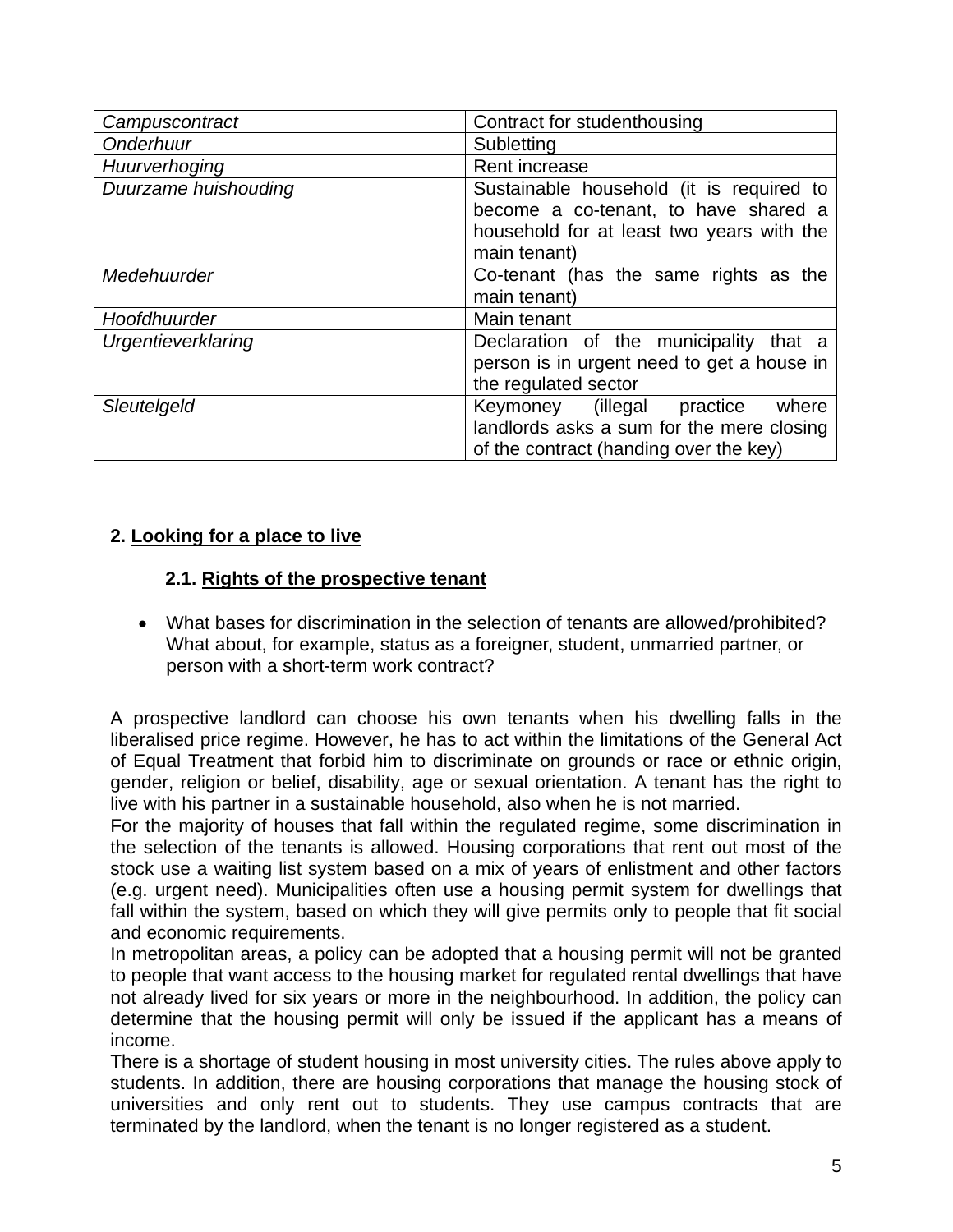Immigrants that have received a residence permit must quickly take part in Dutch society. To that aim, central government based on the Housing Allocation sets a task for each municipality twice a year about the number households to be housed. Municipalities will usually make use of the social rental stock to house the immigrants with a residence permit. This procedure should take no longer than sixteen weeks.

 What kinds of questions by the landlord are allowed (e.g. on sexual orientation, intention to have children etc)? If a prohibited question is asked, does the tenant have the right to lie?

The landlord can ask for information that concerns the personal situation, family size, solvency etc. (see directly below). A landlord cannot refuse to rent out a dwelling because of race, sexual orientation, or other information that is related to the Equal Treatment Act. Suppose that a potential tenant does not disclose that he or she is gay, the landlord cannot rescind the contract for that reason.

However, if a tenant has not disclosed the size of his family, this could provide a reason for rescission as the specific dwelling may not be meant for that number of persons.

• Is a "reservation fee" usual and legal (i.e. money charged by the landlord to allow the prospective tenant to participate in the selection process)?

A reservation fee is unusual and may be illegal as it seems to be analogue to the illegal practice where a tenant has to pay the landlord key money to receive the key to his dwelling.

Housing corporations charge tenants to become a member of their organization and thus to participate in their selection process. This is not illegal.

### **Fees for conclusion of contract**

Fees for the conclusion of a lease contract will in most circumstances be qualified as 'key money. By this is meant, that the tenant has to pay to receive the key to his apartment. Such agreements are void, as they are considered as unreasonable advantages for one of the parties to the agreement (landlord) that concern the creation of the contract.

Landlords can only charge tenants for costs that are also in the interest of tenants. A real estate agent cannot charge a tenant for an income check, because this check only serves the interests of the landlord. A housing corporation can only charge tenants for administration costs to the extent that tenants do actually profit from these checks.

### **Specific rules; broker costs**

Contractual agreements that include unreasonable advantages for third parties in the context of the closing of a tenancy contract are void. The protection only applies if the landlord or the agency would have received an unreasonable advantage; charging for a service delivered is not unreasonable.

As a basic rule, an unreasonable advantage exists when the tenant does not (or hardly) profit from the service for which he has to pay. For example, a housing corporation was not allowed to charge its tenants for payments for 'administration costs' whereas on the other hand, it could charge its tenants for the costs that it made for getting them a housing permit from the municipality.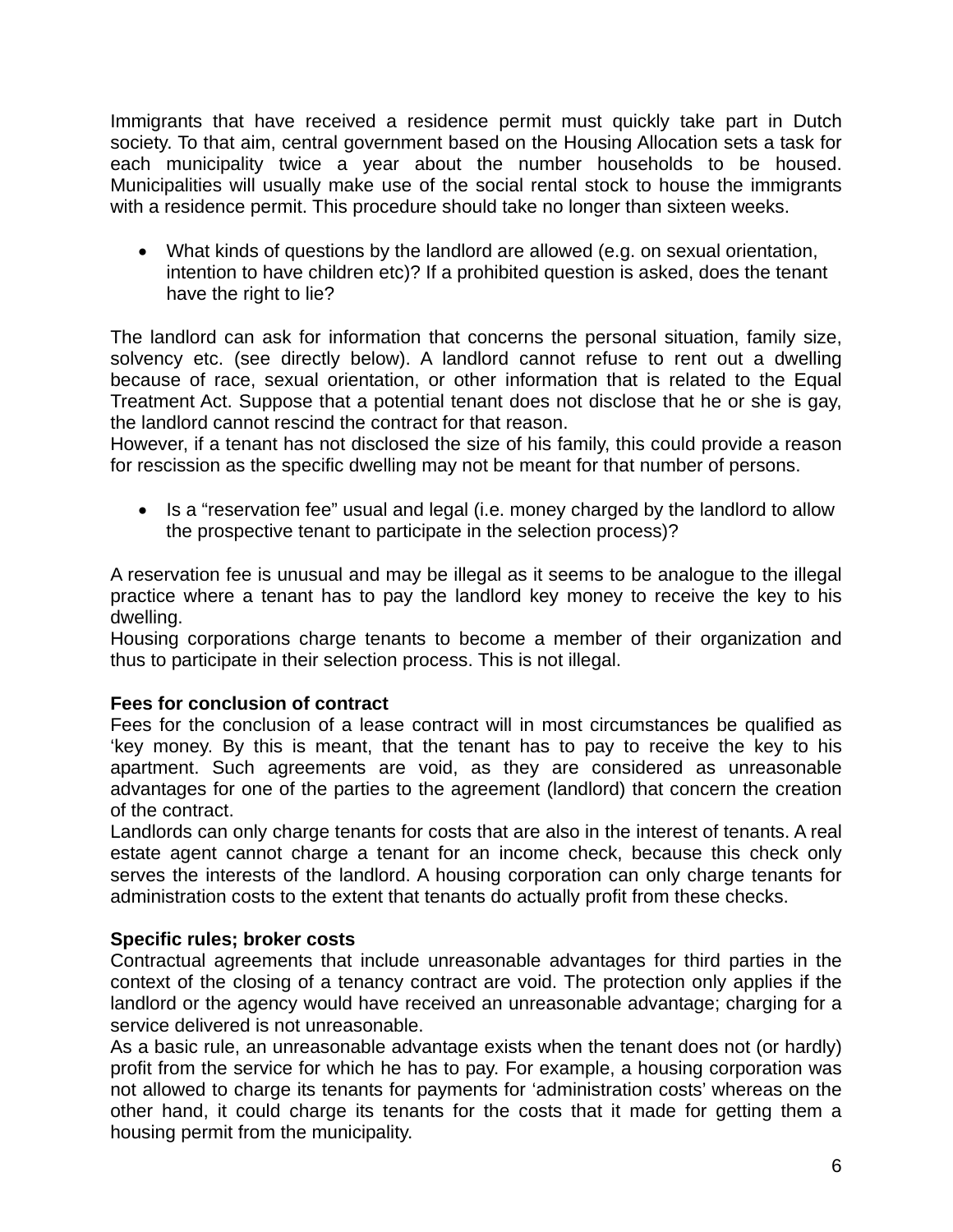What kinds of checks on the personal and financial status of the tenant are usual and legal (e.g. the landlord requiring an independent credit report)?

# *Housing corporations usually ask for:*

1. Proof of income and financial reliability

- A declaration of income or a tax-overview. This is used to check if the income of the tenant makes him entitled to the house.

- Recent specifications of income or welfare; these are used for the same reason and are proof that the tenant is capable of paying the rent because of his income and/or his entitlement to subsidy.

- Proof from his mortgagee or his previous landlord that he pays regularly.

# 2. Identity and address

- Passport or European identity-card.

- A recent overview from the city register (gemeentelijke basisadministratie / register of persons kept by the municipality of residence); this shows the 'housing history' of tenant, including how long he has lived in the region of the housing corporation, the size of his household and his marital status.

3. Proof of behaviour

- Proof from previous landlord that he has behaved as a good tenant

*Other checks:* 

When a housing permit is required from the municipality, the tenant will usually have to show that he is economically or socially bound to the region (see above, housing permit).

A real estate agency usually acts on behalf of the landlord and is bound to a duty of care that follows from the agency contract. Therefore, their checks on the credibility of the tenant are more extensive.

When the house is in the liberalized sector or is put on the market by a real estate agency, the checks usually only regard his financial situation. The Dutch association of real estate brokers has developed a standard screening test for tenants and includes: an identity check; a credit-check; and a list of questions based on which risk-factors (such as illegal behaviour) are checked.

The credit-check is more extensive than the one that housing corporations usually undertake and includes information from all public sources, such as real estate possession, phone companies, personal financial history (bankruptcy) etc. Usually, a letter from the tenant's employer on the nature of the employment contract is also required.

Information on potential tenants can also be gathered by specialized agencies that do credit checks. However, the landlord cannot check whether a tenant has a criminal record.

In addition, landlords cannot demand that the tenant shows a document on the nature of his behaviour (Verklaring Omtrent Gedrag, VOG). The latter is a formal document (provided by the government) that provides information on whether he has or does not have a criminal record. This document can only be asked for in the context of workrelations.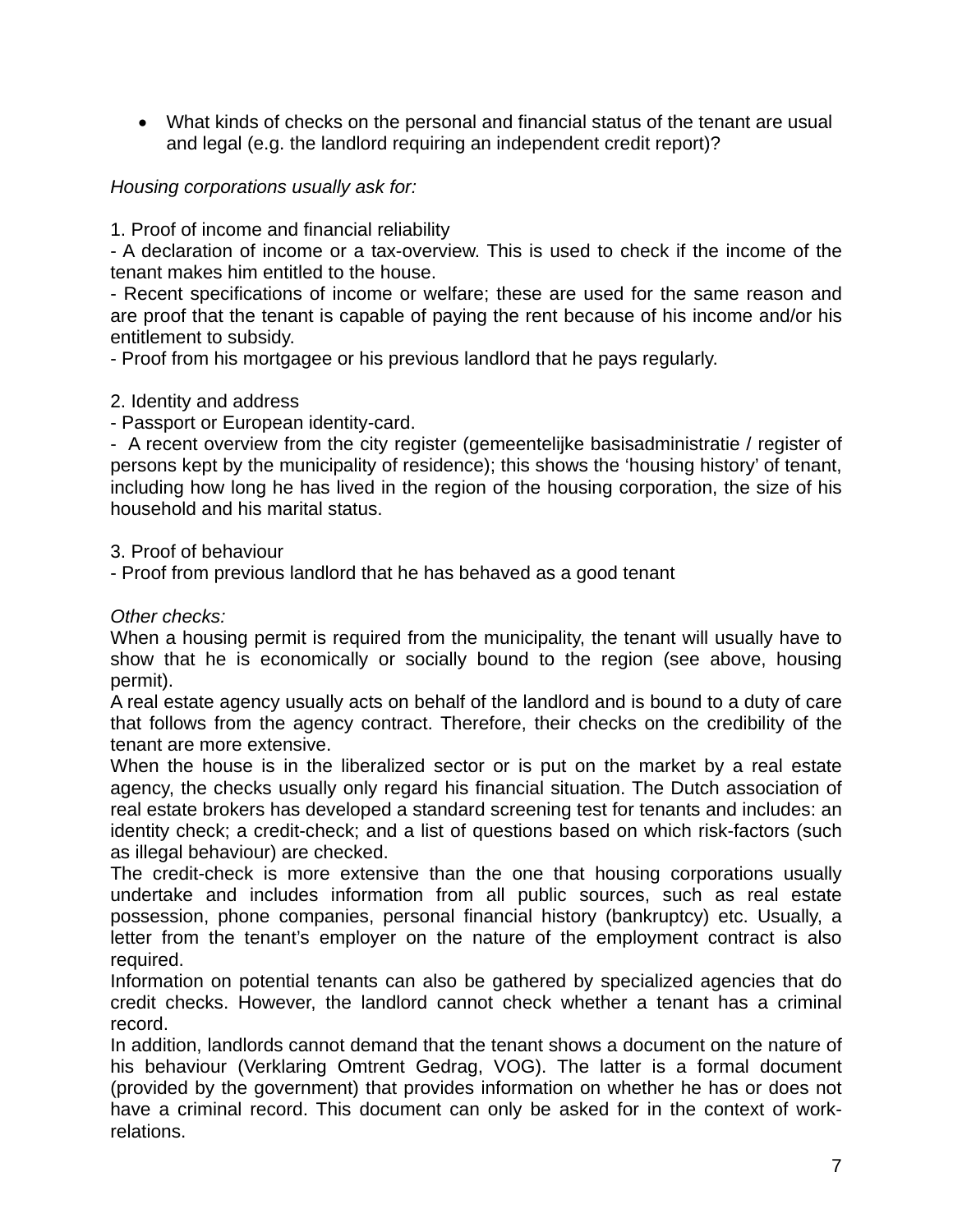What is the role of estate agents in assisting the tenant in the search for housing? Are there other bodies or institutions assisting the tenant in the search for housing?

Houses that are not owned by housing corporations are rented by individual landlords or through real estate agents. The large online providers of houses that are for sale have also opened rental sections on their websites. Most real estate agents have small sections for houses that are for rent. There are some agencies that specialise in tenancy contract. For most dwellings the role of estate agents is very limited, as housing corporations own them and they fall within the regulated category. Housing corporations have their own system to get tenants that combines a lottery system, a qualification of urgency (e.g. for medical reasons) and years of attendance. Most importantly, dwellings are divided in accordance with the years of attendance, meaning that someone who has been waiting 10 years for a house, has more chance to gain the house than someone who has been waiting for only 1 year. However, prospective tenants that are in possession of declarations of urgency will go first.

The role of real estate agents outside of the sphere of housing corporations can be twofold: real estate agents operate as broker between landlord and tenant or as a trustee/administrator for the landlord. In the first situation, the agent's only role is to bring the parties together. In the second situation, the tenant will pay his rent to the administrator who is also responsible for the maintenance of the dwelling, delivery of utilities etc. The administrator can then, based on his contract with the owner, act in his own name or on behalf of the (known) landlord.

Note that real estate agents do not only rent out houses for a commercial rate. They often also administer a number of houses that fall in the regulated rent category and that are not owned by a housing corporation. In addition, they sometimes represent housing corporations for houses that fall within the liberalised rental market or that are for sale.

It is not allowed to charge a tenant for the broker-costs if the agency was hired by the landlord (see below). If the agency was hired by the tenant, there are no specific rules that would forbid the agency to charge for its (reasonable) costs as an agency that is hired by a tenant acts as a regular mandatory or broker.

 Are there any accessible "blacklists" (or equivalent mechanisms) of bad landlords/tenants? Is there a system for rating and labelling preferred landlords/tenants?

To be able to exchange more information on the behaviour of tenants, housing corporations and professional landlords have started a Register of complaints and opportunities . They use it to collect and exchange information on tenants that have committed housing fraud (e.g. illegal subletting of their apartment) or have misbehaved. If a tenant has caused severe nuisance, this is registered by the landlord who also states if the nuisance is caused by 'criminal behaviour', 'financial nuisance (nonpayment, subletting etc.) or psychological nuisance (severe noise e.g. severe neglect of the state of the dwelling).

The register is only accessible for authorised employees of the large, institutional landlords. If a tenant's name is in the register, the landlord will only close a contract with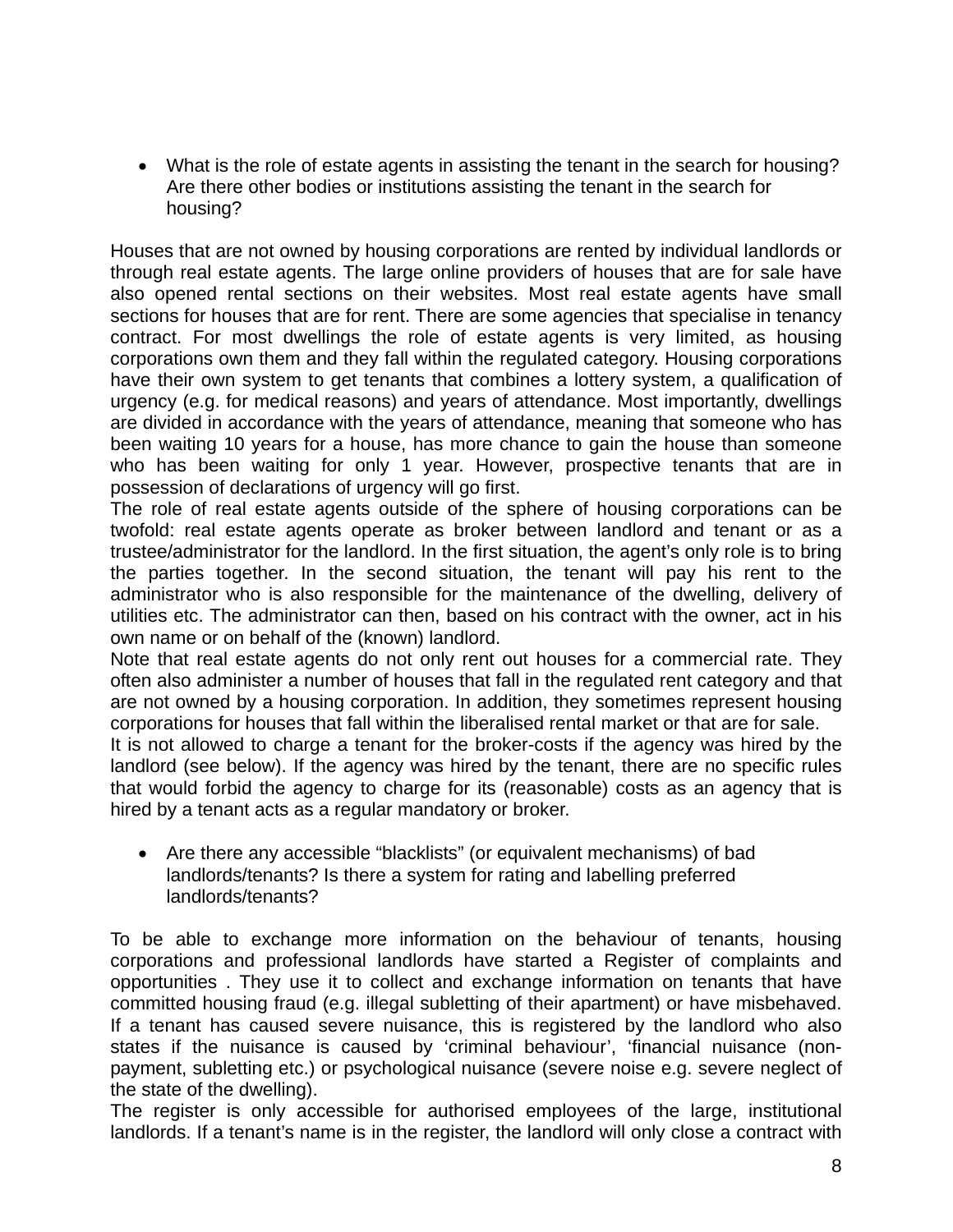him if he agrees to additional conditions that regard professional assistance regarding his personal and/ or social behaviour. Such a condition applies for 5 years.

# *Bad landlord*

It is not common practice for tenants to perform checks on their landlords. An exception of some relevance is the landlord-blacklist that many student organizations keep that assist in finding rooms for students. There are some examples of lists of bad landlords in large cities and in Amsterdam there is a hotline for 'undesirable landlord behaviour.'

# **2.2. The rental agreement**

 What are the requirements for a valid conclusion of a rental contract (is written form necessary; is registration necessary and if yes, what kinds of fees apply lawfully)?

# **Formal requirements**

For a tenancy contract is required that the specific good (living space) is made available for the tenant in exchange for a specified counter-performance. Therefore, it is relevant that the object of the lease is determinable.

Except for that, the mere meeting of minds and legitimate trust-requirements of Dutch contract law are enough. It is sufficient that if a tenant starts to pay rent and if this rent is not refused by the landlord, it is assumed that there is a contract. In addition, it is not necessary that the rent is paid in money: it can also be paid by providing a service (such as maintenance or renovation of the dwelling) but only if parties have specifically agreed to that.

# **Duty to register**

There are no registration duties for lease contracts.

- What is the mandatory content of a contract?
	- o Which data and information must be contained in a contract?

A tenancy contract must include the address of the dwelling. If a mistake is made, this will usually be without consequences when both parties are aware of what is the actual object of the lease. Other formal requirements do not exist. A written contract is not a constitutive requirement for the emergence of the legal relation. If it is incomplete, the civil code-rules apply to the relation and, as most rules are mandatory, the most important aspects of the contract are the agreement on price, extra costs (service costs) and a description of the object of lease and its defects.

Legal consequences will most likely occur when defects of the dwelling are not mentioned in the contract. They are then not said to be included in the rent and could result in a lower rent.

> o Duration: open-ended vs. time limited contracts (if legal, under what conditions?)

The general rule in Dutch tenancy law is that contracts are open-ended. There are some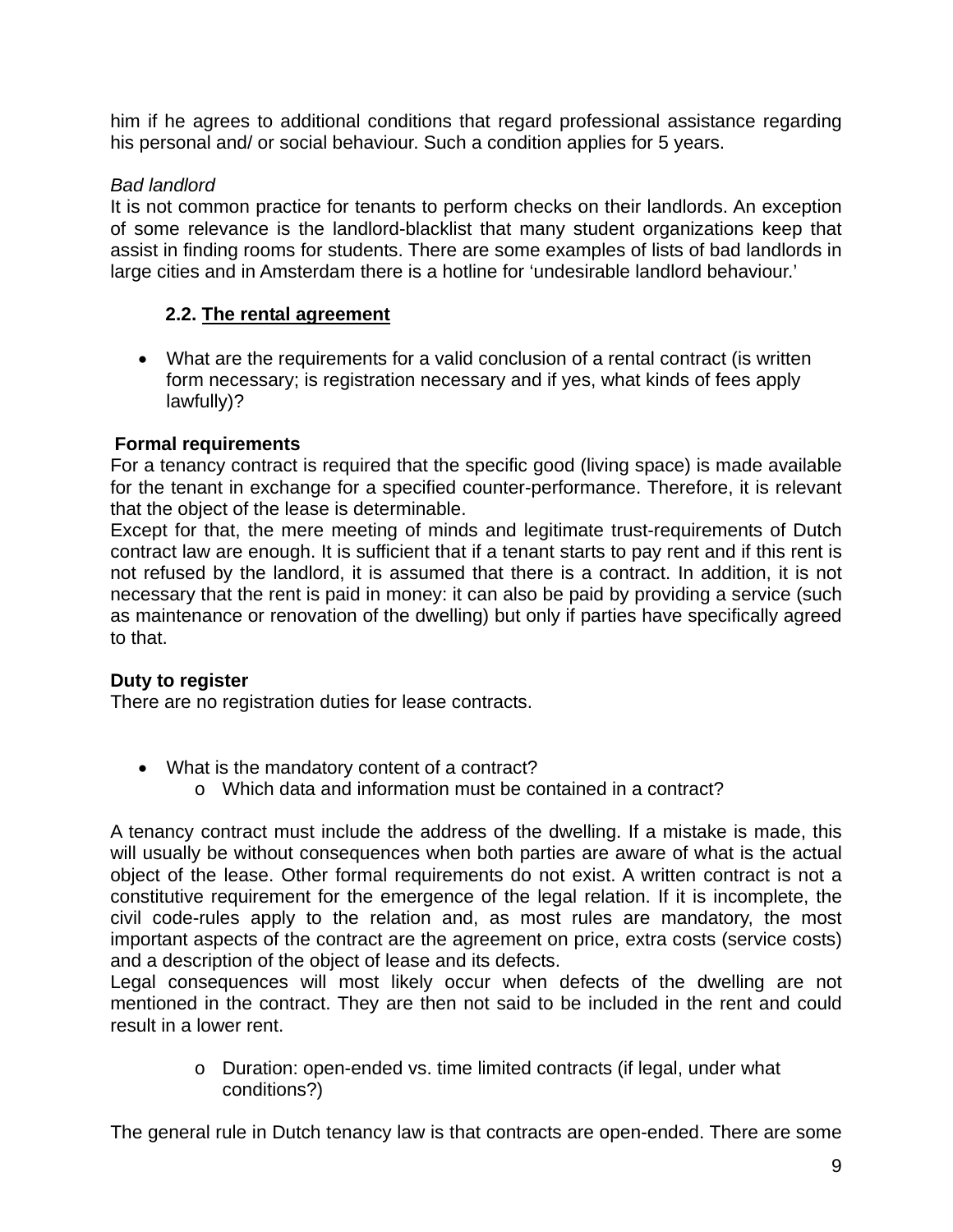exceptions. The so-called campus contract that applies to student housing can be terminated by the landlord, when the tenant is no longer registered as a student and on the condition that he rents out the dwelling or room to someone who is.

There are contracts that are closed to prevent vacancy of dwellings (based on the Vacancy Act). They have to be closed for a minimum period of six months and require a permit.

Note that if the contract does not specifically refer to this permit, the contracts will be considered to be for an open-ended period, no matter what parties have agreed to.

Also note that fixed term-contract do bind the tenant. Thus, if a tenant has agreed to stay in a dwelling for 1 year, he will have to do so. But after this year, the landlord can only terminate the contract under specific circumstance as open-endedness is the general legal rule.

> o Which indications regarding the rent payment must be contained in the contract?

There are no specific requirements but, as a general rule, the contract will have to separate rent from other costs. If the landlord fails to do so, he will risk a severe penalty (the rental committee will lower the rent to 55 % of what it deems to be the maximum reasonable price).

The general rule is that rent is paid monthly; if parties want to make a different agreement or want to set a specific date for payment, it is advisable to write this down.

- Repairs, furnishings, and other usual content of importance to tenant
	- o Is it legal for the landlord to shift the costs for certain kinds of repairs (if yes, which?) to the tenant?

Dutch tenancy law draws a distinction between small defects that have to be repaired by the tenant, and all other defects that have to be repaired by the landlord. Landlords cannot shift the costs for repairs that he is legally obliged to carry out to tenants.

A defect is defined as a situation or feature of the good, for which the tenant cannot be blamed and due to which the good cannot be of use to the tenant in a way that a tenant, when the contract was signed, could have expected from the good as such. Specific shortcomings are listed as defects by Governmental Decree Decision on defects. This decision distinguishes three categories of defects: A, B and C. When a defect falls within one these categories, the legal consequence is that the rent can be reduced to 20% (Adefects), 30% (B-defects) or 40% (C-defects) of the so-called maximum reasonable rent for houses that fall into the regulated price category. For houses in the liberalised regime the lists of defects are still of some relevance but the tenant will have to start a procedure at a regular court, instead of turning to the Rental Committee, and legal consequences are not as clear.

Note that if the dwelling has a defect the tenant has first of all the duty to notify the landlord of the existence of the defect. If he fails to do so, he can be held responsible for the damages that are caused by his omission.

> o Is the landlord or the tenant expected to provide furnishings and/or major appliances?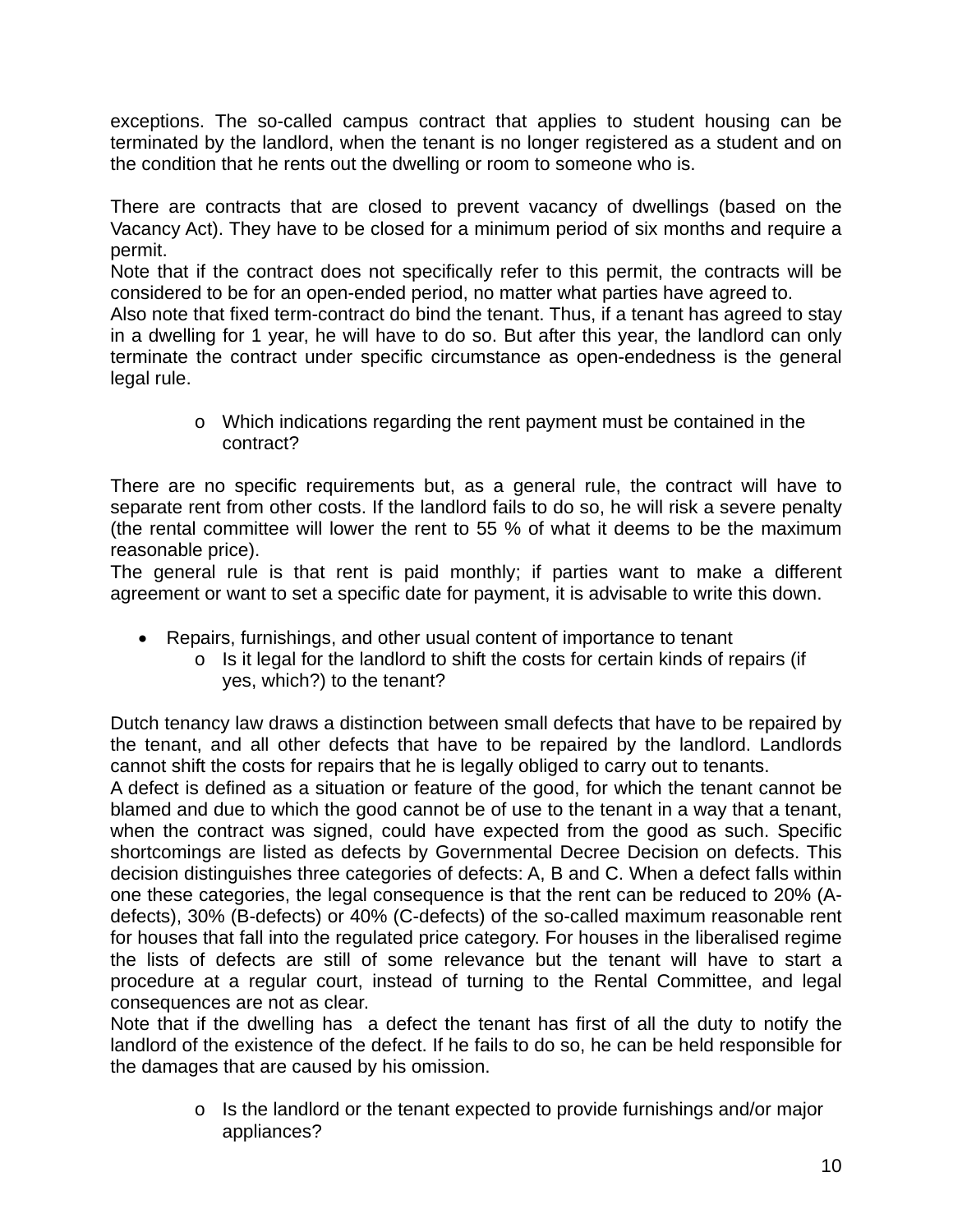- No, not in a general sense.
	- $\circ$  Is the tenant advised to have an inventory made so as to avoid future liability for losses and deteriorations (especially in the case of a furnished dwelling)?

Yes, this is always advisable.

o Any other usual contractual clauses of relevance to the tenant

The tenant should check which defects are already included in the price of the apartment. It is advisable to have his contract and the rent checked within six months after closing by one of the many rental advice teams, as many landlords ask a rent that is too high or include other conditions (such as a fixed period) that are void. The six month period is of importance because a tenant who has signed for a liberalised rent can within this period ask the rental committee to declare that his dwelling falls in fact in the regulated category and lower the rent accordingly.

- Parties to the contract
	- o Which persons, though not mentioned in the contact, are allowed to move into the apartment together with the tenant (partner, children etc.)?

There are no specific restrictions to who can or cannot be a tenant in Dutch tenancy law. The tenant is allowed to live with his spouse or his partner.

For Dutch law the concept of co-tenants and sustainable household are of importance in this regard.

The category applies to relations like those of married people between two people that live as partners in a sustainable household relation that is meant to last and not, for example, to students (that are sharing a household for financial reasons) or parents and children (the shared household of which is meant to end). Spouses and registered partners (unmarried couples that have registered their relation) are always regarded as co-tenants as long as the dwelling is their main residence. If a tenant shares a sustainable household with someone, he can apply for co-tenancy after two years.

Tenants can live with one (unregistered) partner who can also become co-tenant. It follows from the constitutional right to family life that a tenant can live with his children. In practice, if the tenant has somebody to move in, this is not in itself a ground for eviction as long as he keeps his main residence in the dwelling. He may also sub-lease a part of his dwelling.

> o Is the tenant obligated to occupy the dwelling (i.e. to use as tenant's primary home)?

As a general rule, the tenant is not obligated to live in the dwelling. However, the Civil Code requires the tenant to use his dwelling as a good lessee and that will under normal circumstances mean that he has to live in the dwelling. Of relevance here is that most dwellings are owned by housing corporations that have a duty towards other potential tenants. This makes the duty to use the dwelling as a main residence of enhanced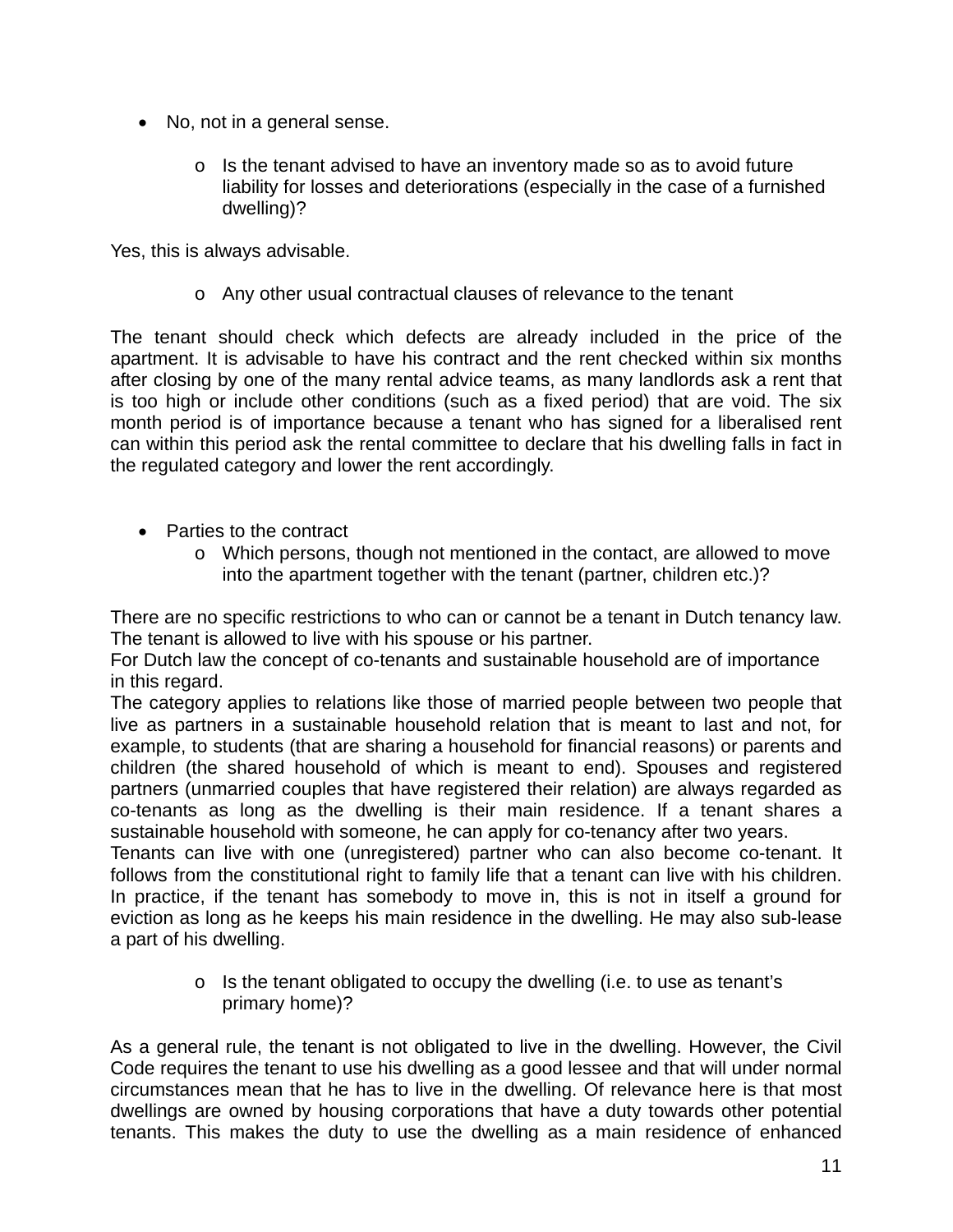importance, because if it is not used accordingly the landlord (housing corporation) has an interest to rent the dwelling to another tenant. If a dwelling is used as a *pied à terre* and the landlord is not a housing corporation, the situation will be different. Still, the duty to use the dwelling does not necessarily mean that the tenant needs to have his main residence in his dwelling, if the contract does not say so. Therefore, most landlords include this duty in the contract. Note that the tenant has the burden of proof that he uses the dwelling as his main residence if the landlord claims otherwise.

- o Is a change of parties legal in the following cases?
	- divorce (and equivalents such as separation of non-married and same sex couples);

There is a specific regulation for the case of divorce or separation to protect the partner that moves out pending the separation procedure. His or hers moving out does not affect the position as co-tenant. However, when leaving of the martial dwelling is not connected to the divorce, the spouse will lose co-tenancy rights as a result of his/her moving out. However, he or she can still become main-tenant if determined in the divorce-covenant. If the spouses cannot reach an agreement on who should stay in the dwelling after separation, they may ask the court to take that decision for them. He will make his decision, based on a weighing of interests.

In the case of a non-marital relation, the situation depends on whether the partner is a co-tenant or not. If so, the ex-partners have to make an arrangement for the dwelling amongst them or have to ask the court to do so for them. If not, the dwelling will stay with the main tenant.

> apartments shared among students (in particular: may a student moving out be replaced without permission of the landlord);

Contractual co-tenancy can be combined with a co-optation right for the group to choose a new tenant. This is often the case in student houses. There is no statutory regulation of co-optation. The practices are either based on contractual agreements with the landlord or on behavioural practices. If the latter is the case, the landlord has more options to change the practice if his interests outweigh those of tenants. If the cooptation right of tenants is mentioned in the contract, the landlord cannot end it. He may however choose to not rent out the specific room (-s) and choose an 'extinction' strategy to end the co-optation practice. He can also give notice to the group, but only on the limited grounds that are mentioned in the civil code.

• death of tenant:

When a tenant dies, the persons with whom he lived have a right to stay in the house for six months, after which he can become the main tenant, but only by court order if the landlord refuses to continue the contract with them.

• bankruptcy of the landlord;

When a tenant is bankrupt both, the receiver ('curator') and the landlord, may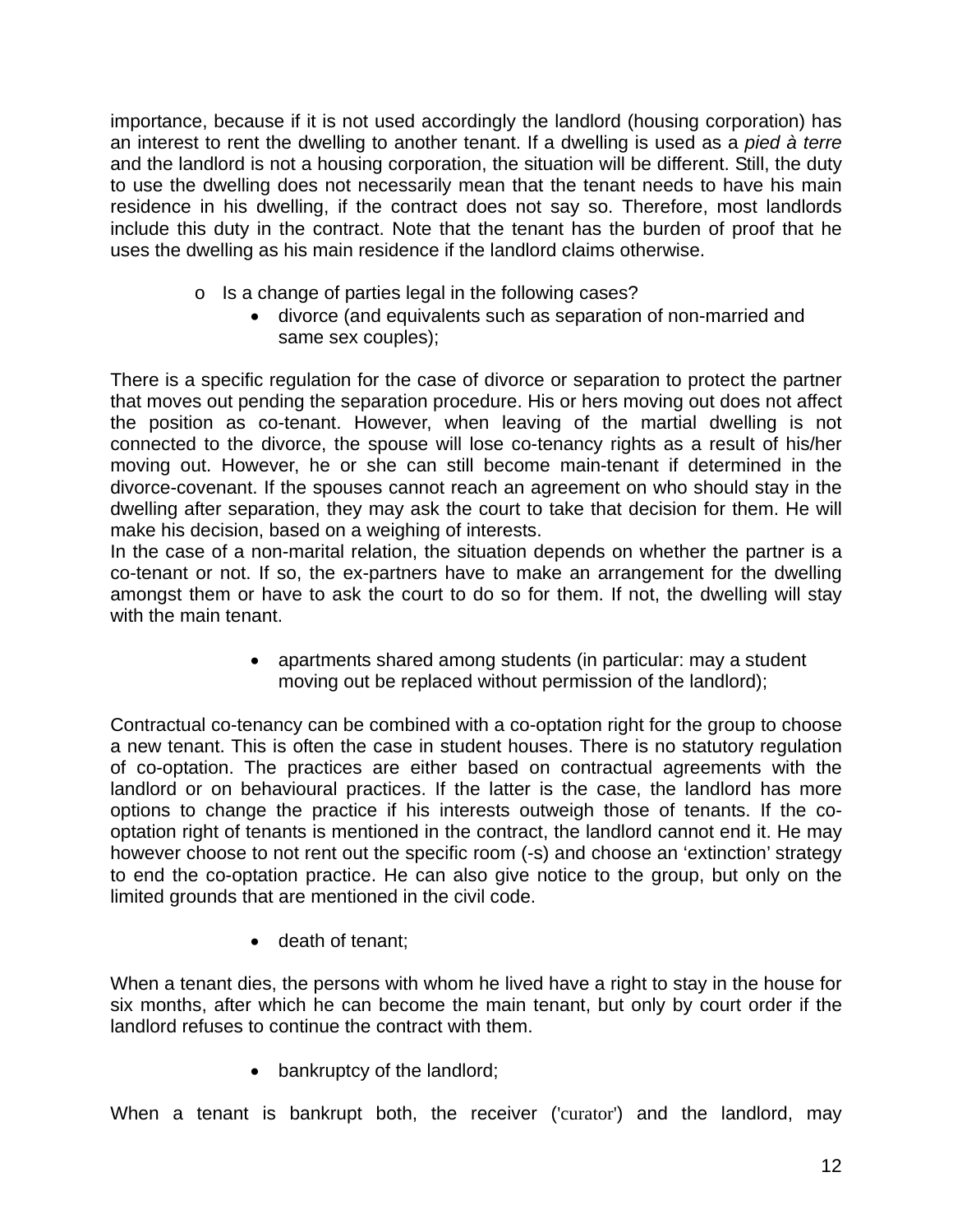prematurely terminate the lease agreement, provided notice of termination is given at an effective termination date. Furthermore, the agreed or customary notice periods must be observed, on the understanding, however, that three months' notice will in any case be sufficient. If rent has been paid in advance, no notice of termination of the lease can be given at an effective termination date before the last day of the period for which the rent has been paid already. The rent that becomes indebted as of the day of the declaration of bankruptcy will be an estate debt.

> o Subletting: Under what conditions is subletting allowed? How can an abuse of subletting (when the tenant is offered not an ordinary lease contract but only a sublease contract) be counteracted?

### *Subletting: main rule*

A tenant is not allowed to sublet the dwelling without consent of his landlord. However, he is allowed to sublet a part of his dwelling as long as he stays to have his 'main residence' in that dwelling. The consent for subletting can be tacit. However, this has to be shown by the main tenant as consent is not presumed.

# *Subletting as a circumvention practice*

The most common type of abuse of the subletting practice is the subletting of apartments by tenants. The reason is that the market value of dwellings with regulated rents is often higher than the rent itself, especially in the cities. When a tenant moves out of his apartment, for example to live with his or her partner, he will often sublet his apartment for a profit.

### *Subtenant becomes main tenant*

When the relation between the main tenant and the landlord ends, the law provides a rule that allows the subtenant (of independent living space) to become main-tenant. He will have to notify the landlord that he wants to continue the tenancy. It is irrelevant whether the landlord has previously agreed to the situation. In practice this means that he has to start paying the rent to the landlord. If the rent is not refused by the landlord within six months, he will have to accept the new tenant.

o Does the contract bind the new owner in the case of sale of the premises?

The principle is that tenancy agreements are not terminated by sale. As of the moment of transfer, the new owner becomes, by law, the new landlord and has all the rights and obligations the previous owner had towards the tenant. After the transfer, the old owner can no longer be held liable to perform. At the most, he can be liable to compensate the damage caused by his actions. In addition, the new owner cannot base legal claims on breach of the contract by the tenant that took place before he became owner.

The acquiring party is only bound by those contractual provisions of the lease agreement that directly relate to the use of the leased property as granted by the landlord in exchange of the counter performance to be performed by the tenant*.* The connectedness is of relevance, not if he was aware of the existing duty. He will for example be bound to an option-to-buy of the tenant if this option has resulted in a higher rent (is part of the agreement), he is bound to a verbal agreement that allows the tenant to not pay the rent for a few months, he is bound to a co-optation rights of tenants. He is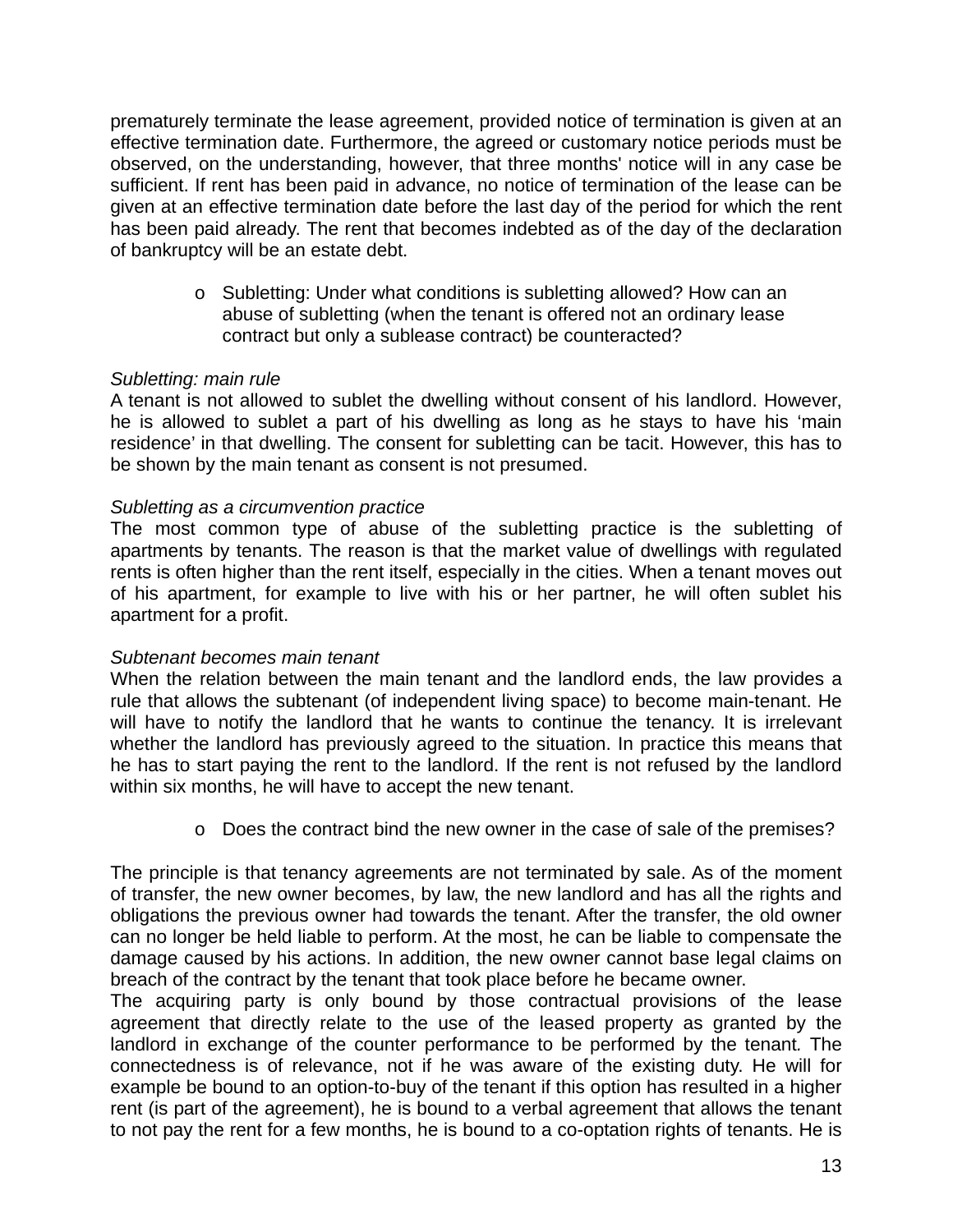not bound to the agreement between tenant and landlord that the garden of the building (not part of the rented dwelling) may be used to stall bicycles.

- Costs and Utility Charges
	- o What is the relevant legal regulation of utilities (i.e. the supply of water, heating and electricity)? Must the landlord or the tenant conclude the contracts for provision of utilities?

Utilities costs are costs and expenses associated with a service or performance of which the tenant takes advantage, mainly heating, electricity and gas. Common practice is that the tenant concludes a contract of supply with a utility company. But it does happen that the landlord concludes a contract and charges these costs to the tenant. In some apartment buildings have a central heating system for the whole block that deprives the tenant of the option to choose his own provider.

> Which utilities may be charged from the tenant by the landlord? What is the standard practice?

The costs for utilities are covered in the civil code. The section refers to the Decision on Service costs of the Minister of Housing. This lists ten categories of service costs that can be charged from the tenant:

- heating, electricity, gas and water;
- movables (including furniture, heating installations, kitchen appliances);
- small repairs that fall under the responsibility of the tenant but are being carried out by the landlord;
- costs related to garbage collection and transport;
- costs for the caretakers;
- administration costs for the specific services;
- signal delivery for internet, radio and television;
- $\bullet$  electronic appliances (e.g. alarm; intercom);
- insurances:
- costs for the services for the common spaces such as a common rooms or staircases.
	- o Is the tenant responsible for taxes levied by local municipalities for the provision of public services (e.g. for waste collection or road repair)?

Sewerage charges, pollution levy, waste collection levy, refuse collection charges , immovable property tax are not considered as costs for which the landlord has provided a service. These costs are directly charged to the landlord or user of the dwelling. The landlord may charge these cost separately to the tenant, if the tenant hasn't received assessment and paid the amount due.

> o Is it lawful to shift condominium costs, and if yes, which ones, onto the tenant (e.g. housekeeping costs)?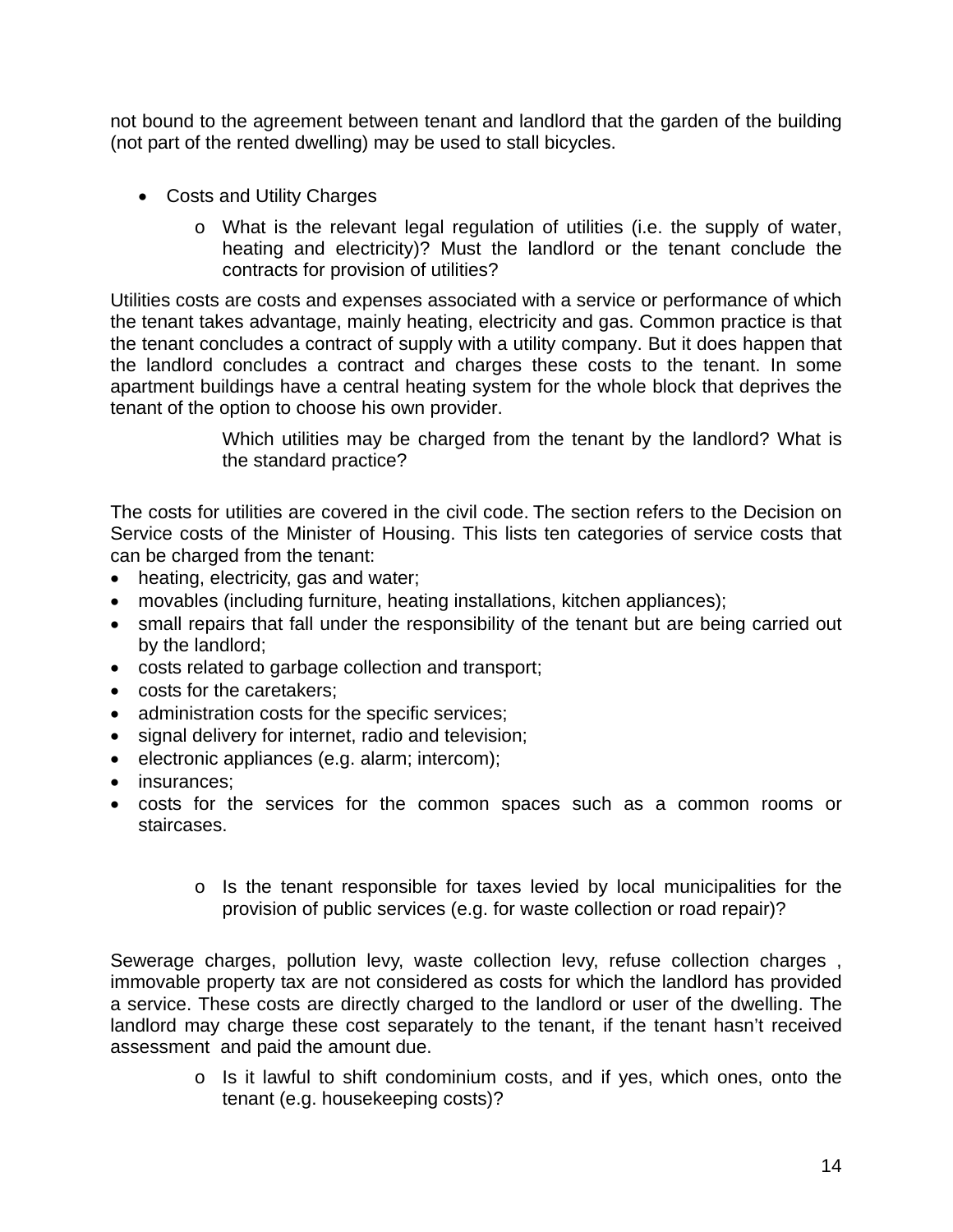Yes, but only if specifically agreed in the contract and the landlord is not allowed to make a profit from these costs.

- Deposits and additional guarantees
	- o What is the usual and lawful amount of a deposit?

The landlord will usually require a security deposit at the beginning of the contract. An agreement concerning a security deposit is valid unless the amount is unreasonably high. Generally speaking a deposit of one month of rent is stipulated by the tenant. An amount of more than three months' rent is usually considered to be unreasonable and therefore null and void

> o How does the landlord have to manage the deposit (e.g. special account; interests owed to the tenant)?

The deposit may be paid into a separate blocked account. Alternatively the tenant may issue a bank guarantee. In practice, it is often just sent to the landlord and settled with the rent for the last month before the tenant moves out.

o Are additional guarantees or a personal guarantor usual and lawful?

These are lawful but not usual. The practice of a personal guarantee is mostly known in parent-student relations where a parent will personally guarantee the rent payments. Alternatively goods could be pledged, but this is not common practice.

o What kinds of expenses are covered by the guarantee/ the guarantor?

The deposit may be used for:

- repairing damages to the dwelling beyond normal wear and tear;
- setting off against the outstanding rent;
- restoring the landlord's personal property, such as keys or furniture, other than normal wear and tear. If the deposit hasn't been set off or used to pay the damage, the landlord must return the deposit (but not the interest).

# **3. During the tenancy**

# **3.1. Tenant's rights**

- Defects and disturbances
	- o Which defects and disturbances are legally relevant (e.g. mould and humidity in the dwelling; exposure to noise e.g. from a building site in front of the dwelling; noisy neighbours; occupation by third parties)?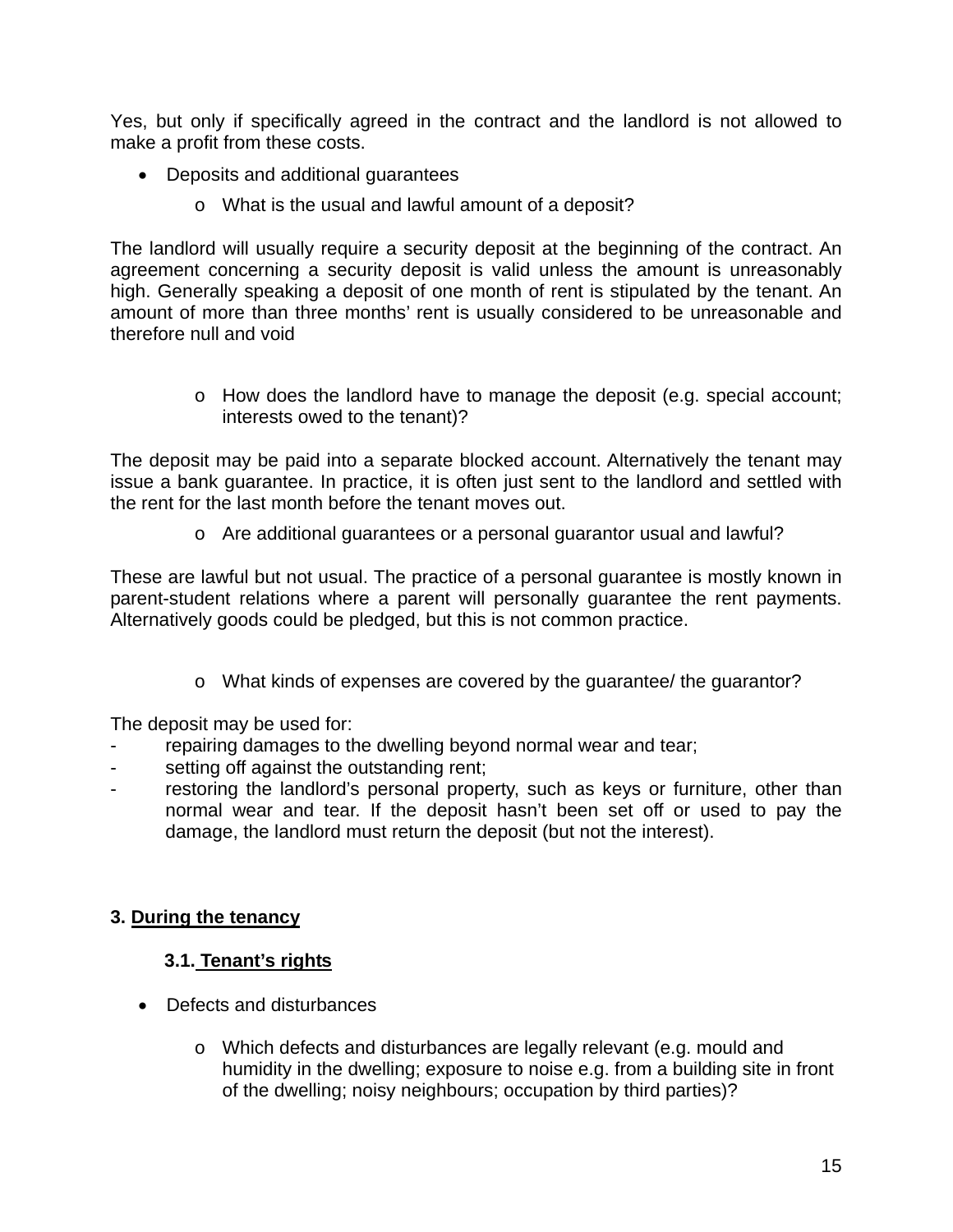A defect is a situation or feature of the good, for which the tenant cannot be blamed and due to which the good cannot be of use to the tenant in a way that a tenant, when the contract was signed, could have expected from a good as such. For living space, the civil code determines that specific shortcomings can be listed as defects by Governmental Decree, this has resulted in a regulation (Decision on defects) of the Minister of Housing that was worked out by the Rental Commission in the Book of Defects. There are three categories of defects: A, B and C. When a defect falls within one these categories, the legal consequence is that the rent can reduced to 20% (Adefects), 30% (B-defects) or 40% (C-defects) of the so-called maximum reasonable rent for houses in the regulated price category. If, for example, the highest reasonable price for the house is  $\epsilon$  500, the rental commission will lower it to  $\epsilon$  150 when there are severe smells from the sewerage system.

For dwellings in the liberalised category, the lists of defects is also of relevance but the tenant will have to start a procedure at a regular court, instead of turning to the Rental Committee, and the percentage of rent-reduction is not as clear.

The general definition specifically excludes the situation in which third parties claim a right to the leased object, or are in practice disturbing the enjoyment of the good (e.g. by occupation of the dwelling). Mould and humidity are defects and can result in rentreduction.

Noise can be a so-called C-defect (see above). Generally speaking, a defect exists when noise is the result of a condition in the dwelling that falls under the responsibility of the landlord, e.g. cracking sounds of the floor or stairs, a noisy technical installation, or a lack of isolation of the floors or walls. If the neighbours are causing noise (or any other kind of trouble) and are renting from the same landlord, the noise will be a defect and the landlord will have to take action towards his tenants reminding them of their duty to behave as good tenants. However, if the noise is caused by third parties (not renting from landlord), the noise will not qualify as a defect.

> o What are the tenant's remedies against the landlord and/or third parties in such situations (e.g. unilateral rent reduction vs. rent reduction to be allowed by court; damages; "right to cure"  $=$  the landlord's right to repair the defect; the tenant first repairs the defect and then claims the costs from the landlord)

If there is a defect of the dwelling the tenant has the duty to notify the landlord of the existence of the defect. If he fails to do so, he can be held responsible for the damages that are caused by his omission.

If the defect is not a small defect that he can repair himself, and the landlord does not take action upon the notification, the tenant has various options:

- If the dwelling is within the regulated regime, he can, 6 weeks after the notification, start a procedure at the Rental Committee and ask for a rent reduction. He has to start the procedure within 6 months.
- The tenant can also start a procedure at district court to obtain a rent reduction pro rato of the infringement the defect. For a house in the regulated regime this would usually mean asking the court to apply the defect categories of the rental commission as mentioned above. The court is not required to apply the policy of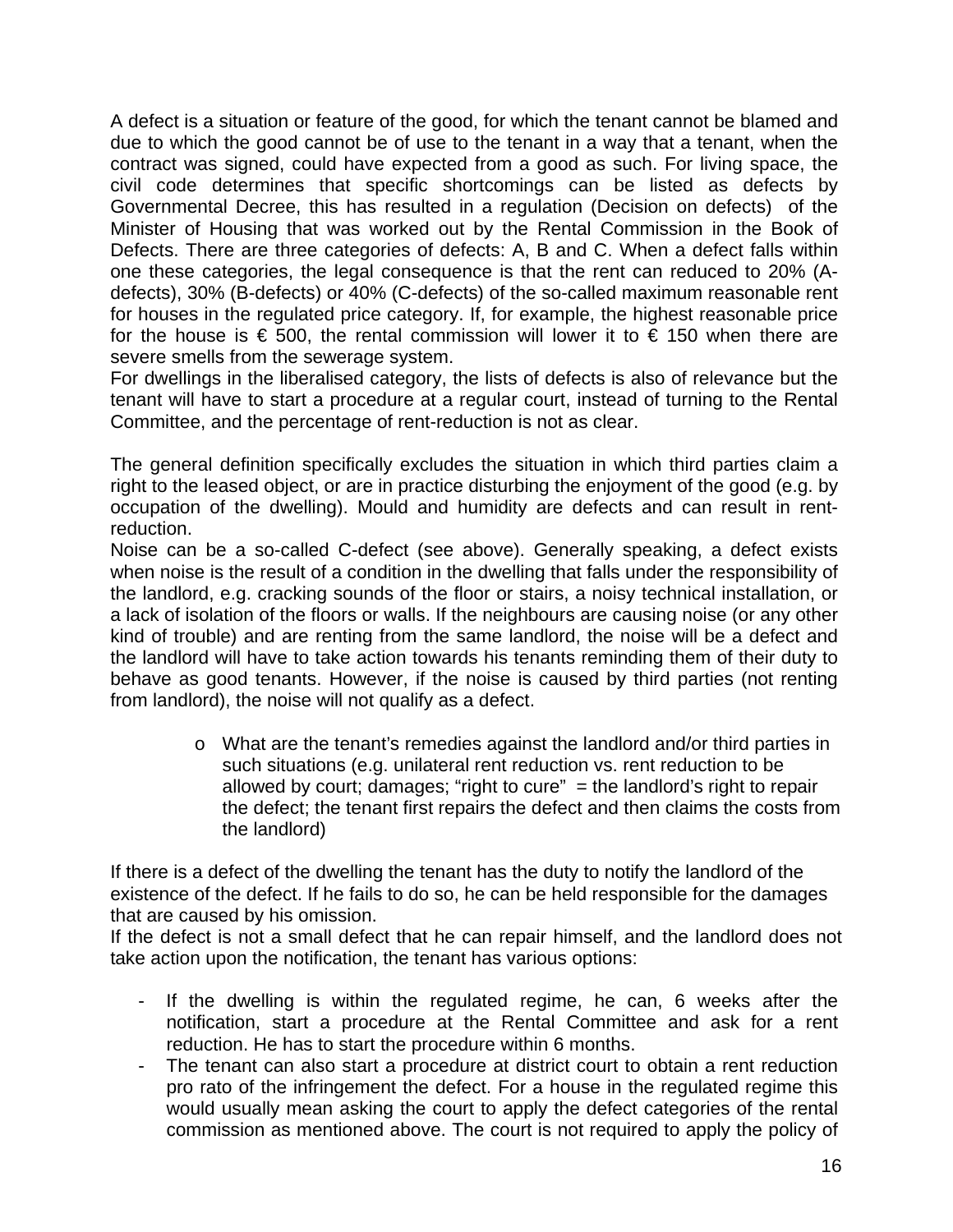- He can repair the defect on behalf of the landlord (and on his costs).
- In practice tenants will announce their plan to have the defect repaired to the landlord and then diminish the rent accordingly until he is reimbursed for the costs.
- He can suspend his payment of the rent while waiting for the landlord to take action. However, tenants should be careful not to stop paying the rent in total and, preferably, reserve the payments in a specific account.
- He can ask the court to (partially) terminate the agreement in accordance with the nature of the defect.
- He can claim damages.
- Repairs of the dwelling
	- o Which kinds of repairs is the landlord obliged to carry out?

The tenant can only be held responsible for small repairs. This rule cannot be set aside. If the tenant carries out other than small repairs this will have to be understood as in-kind payment of rent.

The Decision on small repairs of the Minister of Housing limits the small repairs that the tenant has to carry out or for which he can be charged.

> o Does a tenant have the right to make repairs at his own expense and then deduct the repair costs from the rent payment?

Tenants have a statutory right to repair defects that have not been repaired by the landlord but fall under his responsibility. He can do so without court order, after he has given the landlord a (final) term to repair the defect. If the landlord then fails to undertake action, the tenant may have the defects repaired and settle the reasonable costs with the rent. If he chooses to do so without court-order, he risks a procedure of the landlord who may claim that there wasn't any defect to be repaired or that the costs made by the tenant were unreasonable high.

- Alterations of the dwelling
	- o Is the tenant allowed to make other changes to the dwelling?
		- In particular, adaptations for disability (e.g. building an elevator, ensuring access for wheelchairs etc.)
		- Affixing antennas and dishes
		- Repainting and drilling the walls (to hang pictures etc.)

Tenancy law discerns two categories: improvements and repairs. Here we discuss changes and improvements. The civil code includes a regulation on changes of leased objects that is semi-obligatory for tenants. The general rule is that a tenant, without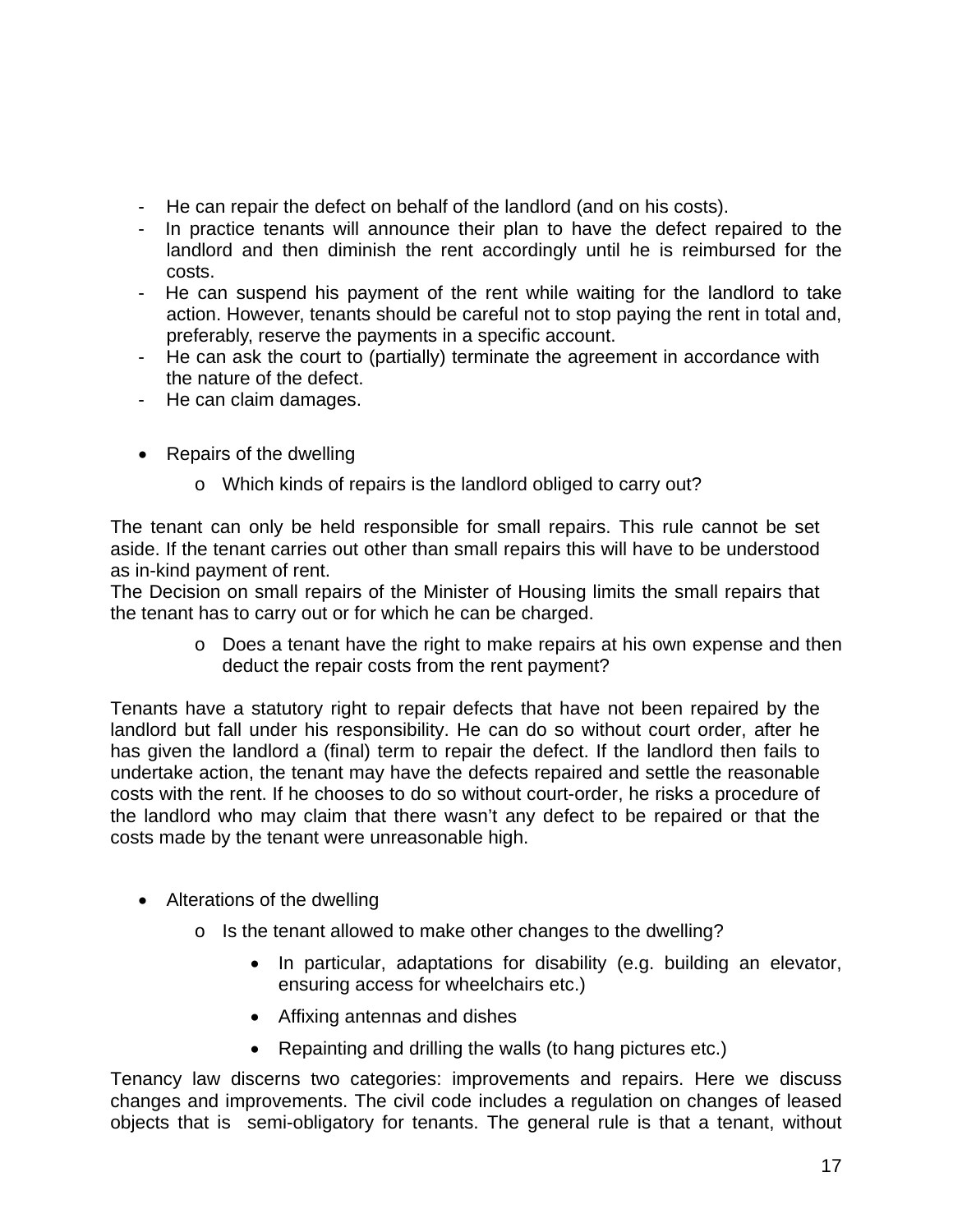consent, is allowed to make changes to the dwelling that can easily be removed. The law determines that the landlord has to consent to changes that do not result in a decrease in value and do not decrease the chance of the landlord to rent out the dwelling within 8 weeks. If the landlord does not consent, the tenant can start a court procedure in which the landlord has to include the persons that have a real right in the dwelling. The court can add conditions to his consent, including the right for the landlord to increase the rent.

The other general rule is that the tenant removes the improvements and changes that he legitimately made, but does not have to do so without a court order (or a specific agreement with the landlord). If the landlord profits from the changes, he might have a claim based on unjustified enrichment. This is not often the case and it is common practice that the tenant closes an agreement with the new tenant (if any) who will then pay for (or accept) the improvements and changes to the dwelling.

When a tenant is handicapped, the alterations he needs to use his house may fall under his legal right to add changes that are easily removable, or to his right to changes that are necessary for his enjoyment or for an adequate use of his dwelling.

Various cases concerning parabolic antennas have resulted in many nuances. The general rule is that a court will regard the provision that the right to change the façade can be excluded as a legal authorization of a third party (the landlord) to infringe the tenant's constitutional rights that is not unlimited and meets the requirement of proportionality and relativity. It will then weigh the landlord's interests against those of the tenant. Generally speaking, the court will ask: whether the parabolic antenna is disfiguring This is for example not the case if it is not visible from the street. If so, there should be an explicit provision in the contract to prevent the instalment and even then there should be an alternative available for the tenant to gather the information he needs.

The general rule is that a tenant, without consent, is allowed to make changes to the dwelling that can easily be removed. This will include painting and drilling.

- Uses of the dwelling
	- o Are the following uses allowed or prohibited?
		- keeping domestic animals
		- producing smells
		- receiving guests over night
		- fixing pamphlets outside
		- small-scale commercial activity

The landlord can include in the contract the interdiction to keep pets. This interdiction cannot be absolute.

Tenants have the right to produce smells, however not to the extent that these smells cause unreasonable nuisance for the neighbours.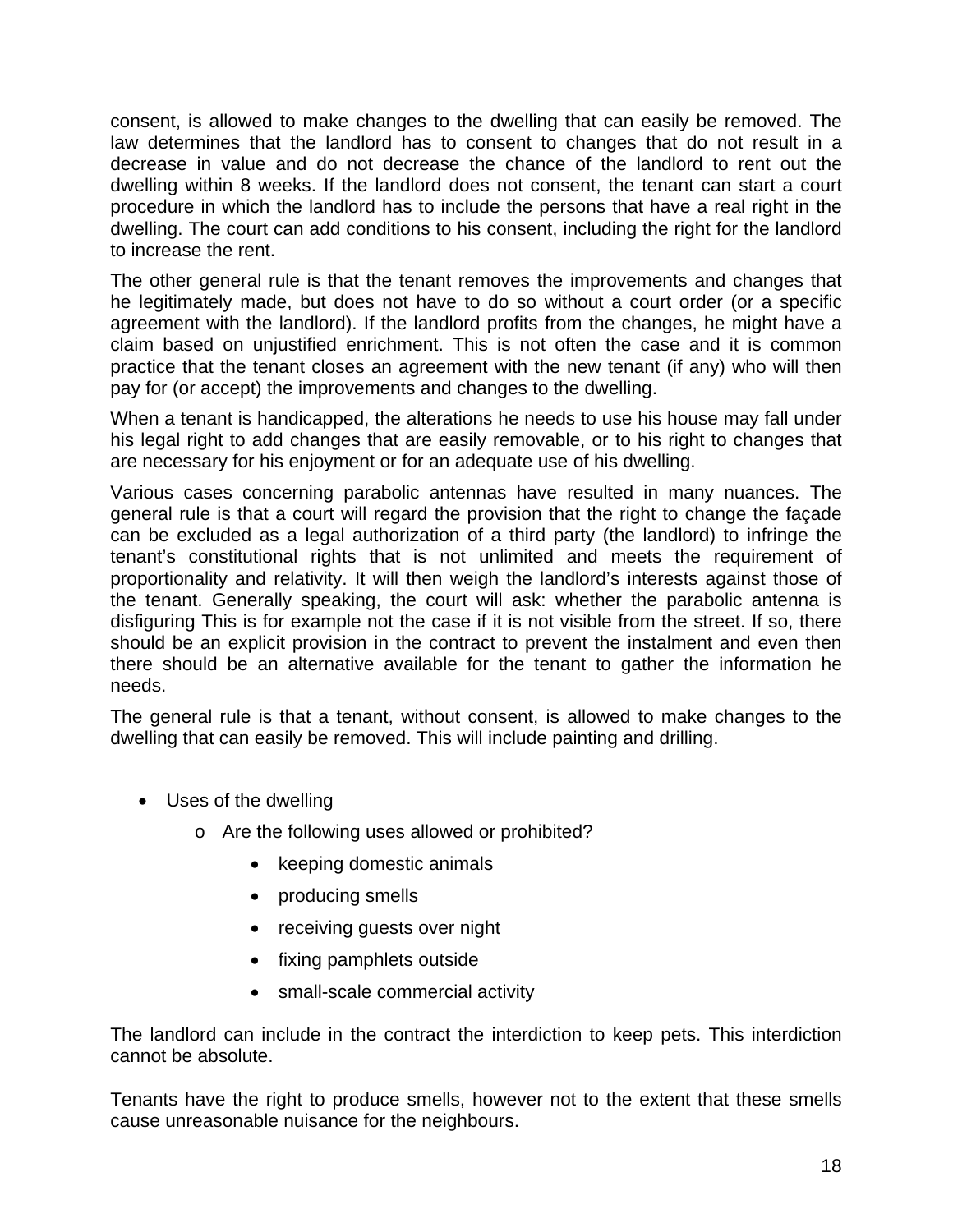The landlord can prevent a tenant from living with (too many) other people, receiving guests or keeping animals if they are causing (severe) nuisance. The landlord cannot prevent a tenant to share a household with his partner or family. He can not prevent a tenant to receive overnight guests.

The general rule is that a tenant has the right to the enjoyment of his dwelling. This includes the use of the window that he has leased. However, if the poster would cause severe nuisance to his neighbours, his right to enjoy his leased object and (depending on the content) his right to express his opinion would have to be weighed against the nuisance.

As a general rule, the tenant will have to use his dwelling in accordance with its destination. This will in most circumstances prevent him from starting a hotel or any other commercial activities in his dwelling, even when this is not specifically forbidden in his contract. However, not every commercial activity is a severe breach of the contract. Especially not, when it does not cause nuisance to the neighbours and does not result in a change of destination of the dwelling (e.g. renting out one room during specific holidays).

Many cases have dealt with illegal hemp plantations of tenants in their dwellings. The existence of such a plantation is in itself not a cause for rescission of the contract. Only if the plantation results in a change of destination of the dwelling (a plantation in one room vs virtually changing the whole dwelling into a plantation), if the plantation serves a commercial cause, if the tenant illegally taps electricity for the plantation, and if he causes nuisance to his neighbours, this gives cause for rescission..

# **3.2. Landlord's rights**

• Is there any form of rent control (restrictions of the rent a landlord may charge)?

Dutch tenancy law qualifies the value of living space in an objective manner, meaning that the price depends on the characteristics of the object and not on the nature of the landlord. This system determines whether a dwelling falls in the regulated sector or the 'liberalized' sector, the latter meaning that landlords are free to set the price themselves. As a result, most of the rents are regulated by the national government. The government applies a point system to determine the maximum price that is applicable to all rentals that fall within the regulated regime.

Within this system, there are four different categories:

- Independent living space;
- Dependent living space (such as rooms);
- Mobile homes and their stands;
- Service flats.

A dwelling qualified as independent living space that has more than 142 points falls in the liberalised category. However, contracts that were closed before or on 1 July 1994 fall within the regulated system as long as they were not closed for houses that were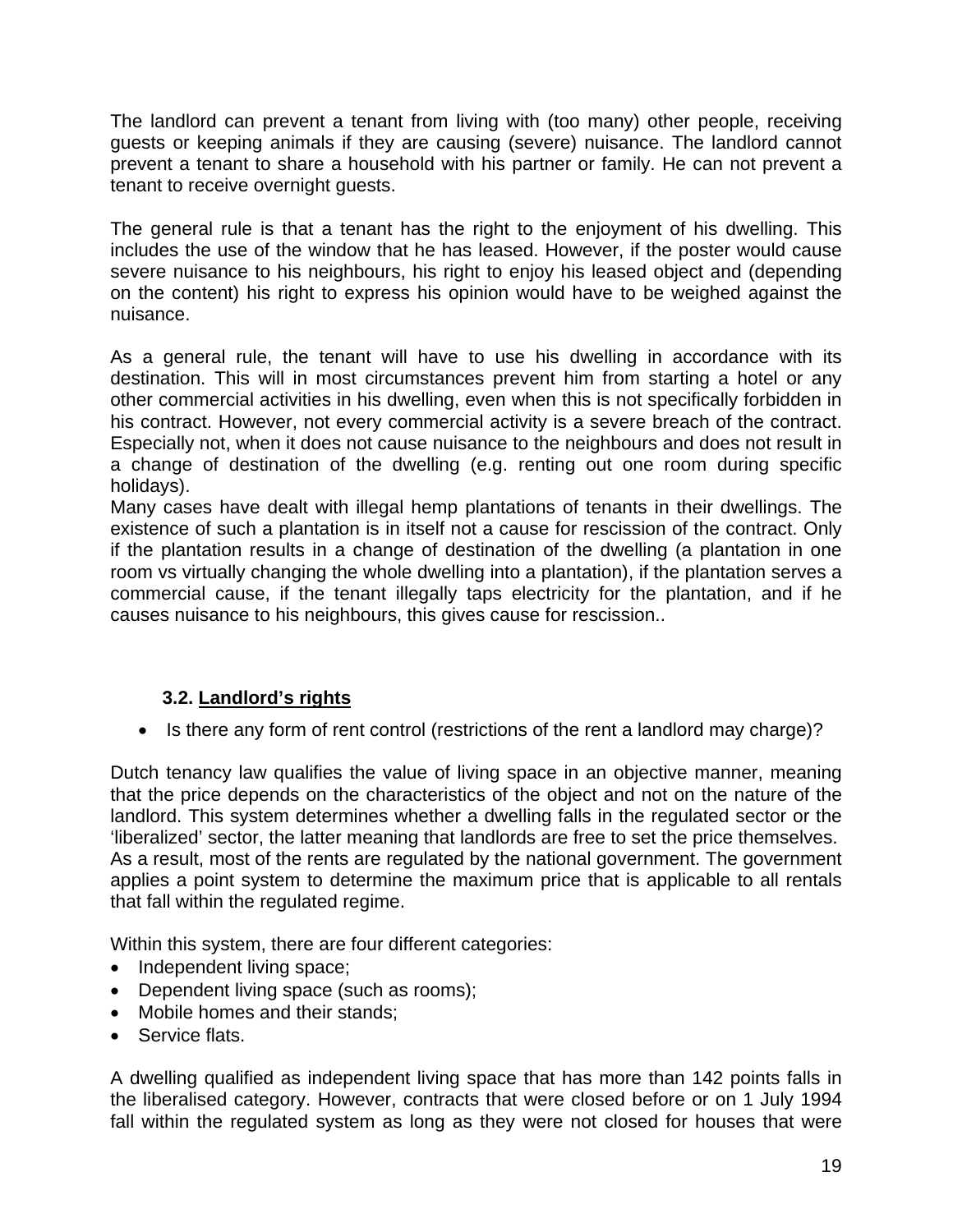realised after or on 1 July 1989. All other houses that are governed by the section on tenancy law in the civil code also fall within the regulated system.

- Rent and the implementation of rent increases
	- o When is a rent increase legal? In particular:
		- Are there restrictions on how many times the rent may be increased in a certain period?

For regulated rents, the maximum increase-percentage is yearly set by the Minister of Housing. Automatic increase clauses (index-oriented) are allowed, but only if they do not exceed that maximum amount.

There are no general rules for liberalized rents , except for the rule that an increase of rent can only take place once per year. In addition, the rent itself can be unreasonable if there is a major difference between the rent and what is generally paid for comparable houses.

For dwellings that fall within the liberalized regime, indexation clauses are common practice.

# *Facilities and energy performance*

If specific facilities have been added to the dwelling by the landlord, such as facilities for disabled people or facilities that increase the quality of the dwelling (e.g. isolation or other energy performance measures), the rent can be increased in accordance with the costs of those facilities.

This regulation does not include the repair of defects. However, if the landlord has repaired defects in the dwelling, he may increase the rent once one more time (2 times instead of 1 time per year) with the increase that he could not add because of the defect.

A case in point are isolation of outside walls and crawl space and the replacement of the heating kettle. The tenant can force the landlord to take these measures as long as he is willing to pay an increase of the rent.

> • Is there a possible cap or ceiling (fixed by statute or jurisprudence) which determines the maximum rent that may be charged lawfully?

There is no maximum rent as such. However, regulated rents are determined by the point systems. Every point corresponds with an amount in euros. Therefore, every house in the regulated category has a maximum rent.

> o What is the procedure to be followed for rent increases? To what extent can the tenant object to a rent increase?

The rent increase announcement has to be sent to the tenant two months in advance. The proposal should contain the present price, the percentage of increase, the date from which on the new price will be used, and the way in which the tenant can object to the increase. There is no fixed legal consequence when the landlord does not fulfil these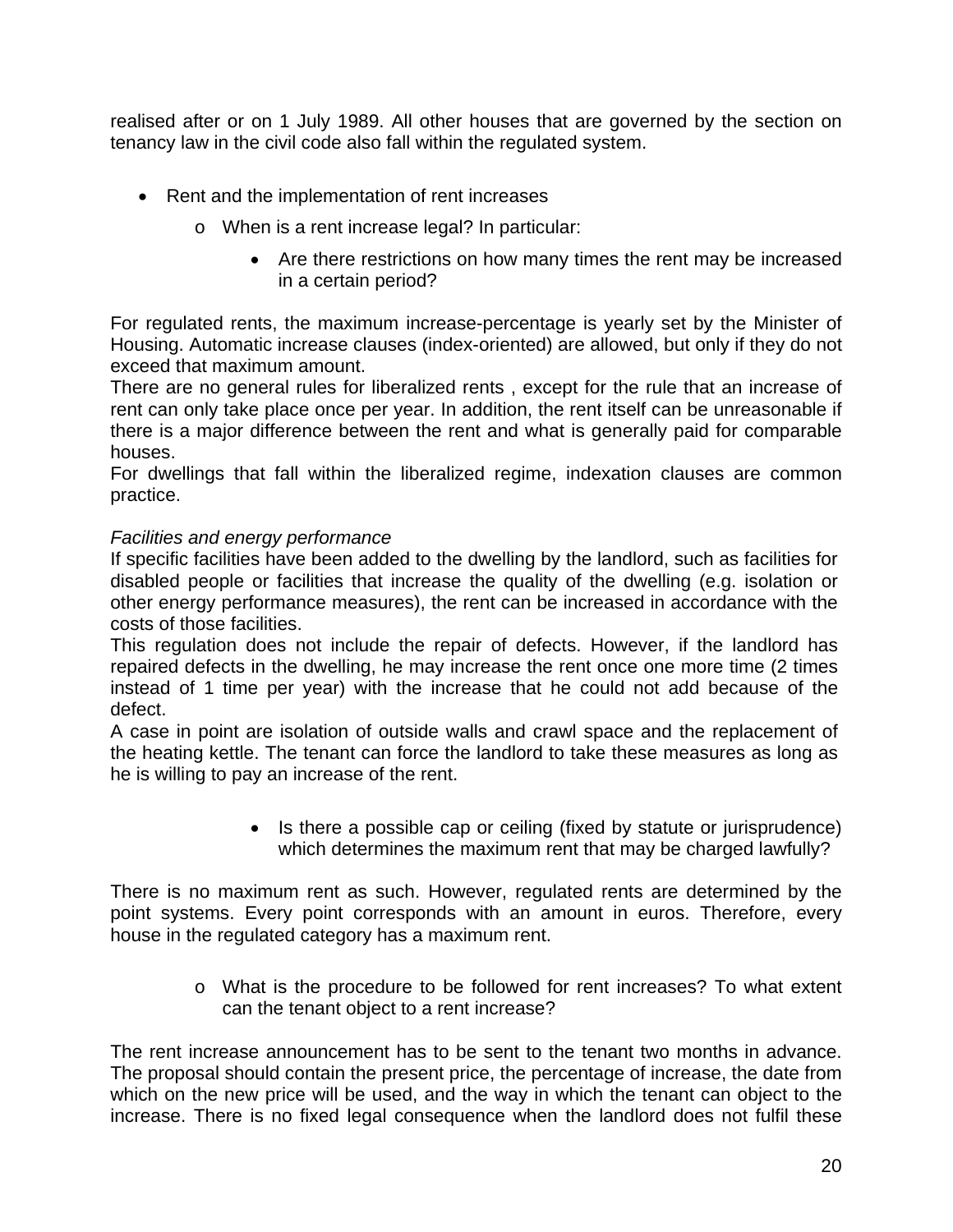requirements. However, when the tenant objects to the increase and the landlord starts a procedure at the Rental Committee, his claim may not be accepted by the commission because of formal defects.

If the tenant objects to the increase, he has to respond to the proposal in writing within 6 weeks. If he does so, the landlord can start a procedure at the rental commission. If the tenant fails to respond and does not pay the increase, the landlord has to send him a reminder-letter within 6 weeks (after the expiration of the first six weeks period) after which the tenant has to start a procedure at the Rental Committee. However, if the landlord has sent him a registered letter, he can start the procedure himself after 6 weeks.

If the tenant pays the rent and does not start a procedure at the Rental Commission he is assumed to have accepted the increase.

In 2013 a regime was introduced that allows landlords to increase the rent of their tenants based on their income. The income is measured by household. The percentage of increase is yearly set by the Minister of Housing.

# *Objection of tenant to rent-increase*

Objections that a tenant can make to the increase are:

- the price has been lowered by the Rental Committee because of defects;
- his household income is lower than the income the landlord based his rent increase on;
- the increase has not been sent to him in accordance with the law.

For dwellings in the liberalized regime, there are no general rules setting a maximum rent increase or the way in which the tenant has to be notified of the increase.

The rule of one price increase per year does apply to dwellings that fall within the liberalized regime as well as the exception that an extra price increase is allowed only when the quality of the dwelling is improved by the landlord.

- Entering the premises and related issues
	- o Under what conditions may the landlord enter the premises?

As a principle, the landlord cannot enter the premises without consent of the tenant. This follows from the constitution that provides individuals with the right to privacy and provides a specific prohibition to enter somebody's house without permission. To make sure the landlord has the right to rent out his house to a new tenant or to sell it after termination of the contract, the tenant has to allow him to show the premises to interested parties. This duty is specifically dealt with in the civil code.

o Is the landlord allowed to keep a set of keys to the rented apartment?

The landlord is not entitled to a set of keys

o Can the landlord legally lock a tenant out of the rented premises, e.g. for not paying rent?

The landlord is not allowed to lock a tenant out of the premises himself. He will have to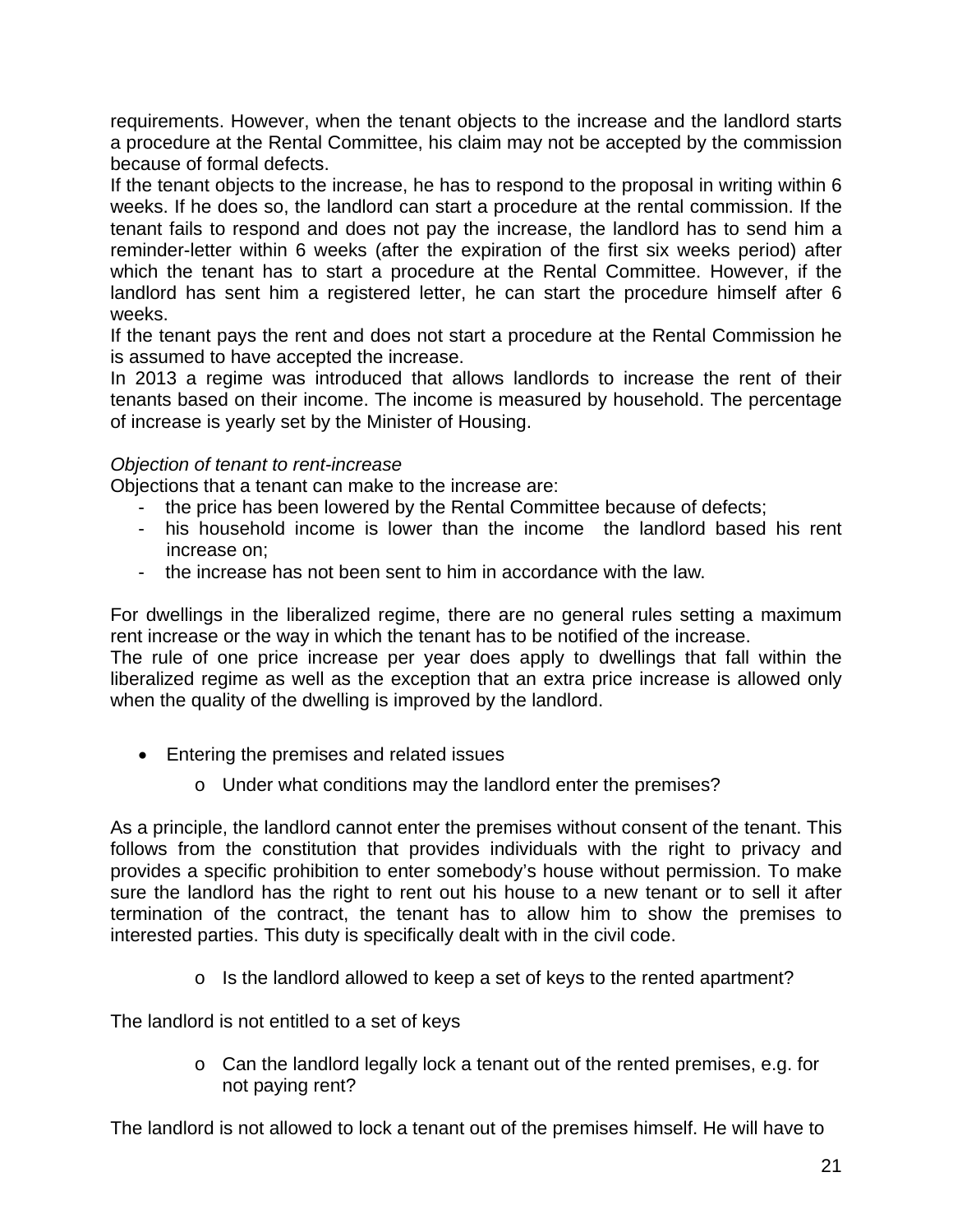hire an usher to do so.

o Can the landlord legally take or seize a tenant's personal property in the rented dwelling, in particular in the case of rent arrears?

He does not have a specific right to do so, but as a creditor he can ask the court for permission to do so.

# **4. Ending the tenancy**

# **4.1. Termination by the tenant**

• Open ended contract (if existing): under what conditions and in what form may the tenant terminate the tenancy?

For the termination of contracts, the general rule is that the tenant can terminate the lease contract for a period that is equal to the period of the rent payment (but never longer than 3 months), which is usually 1 month. This rule cannot be set aside. Dutch tenancy law accepts three grounds for termination of contracts:

- notice:
- rescission and termination by mutual agreement. A contract does not end when the period has expired: the tenant has to give notice.
- Under what circumstances may a tenant terminate a tenancy before the end of the rental term (e.g. unbearable neighbours; bad state of dwelling; moving for professional reasons)?

If tenancy contracts are closed for a fixed period, the tenant will have to respect that period and cannot terminate the contract unless agreed otherwise. In (very) exceptional circumstances, general principles of contract law, such as unforeseen circumstances or rules of good faith, may lead to a different result.

Some other exceptional circumstances can result in the rescission of the contract. When a defect results in a situation that makes it impossible to live in the dwelling or that causes danger, the tenant can then terminate the contract immediately without court interference.

In addition, when a defect exists in the dwelling, the landlord is under no obligation to restore but that, on the other hand, makes it impossible to enjoy the fruits of the contract, the tenant (as well as the landlord) can terminate the lease. The termination may still result in a duty to pay for damages, based on the specific rules for defects or the general duties of breach of contract. Examples hereof are defects that fall under the tenant's liability or under his accountability

Another example is when the dwelling cannot be used due to an unforeseen government measure . These situations do only apply when it is undisputed that the dwelling cannot be used, otherwise the lease can only be terminated by a court or will be replaced by a partial termination of the contract that will result in a lower rent for the period of the lease.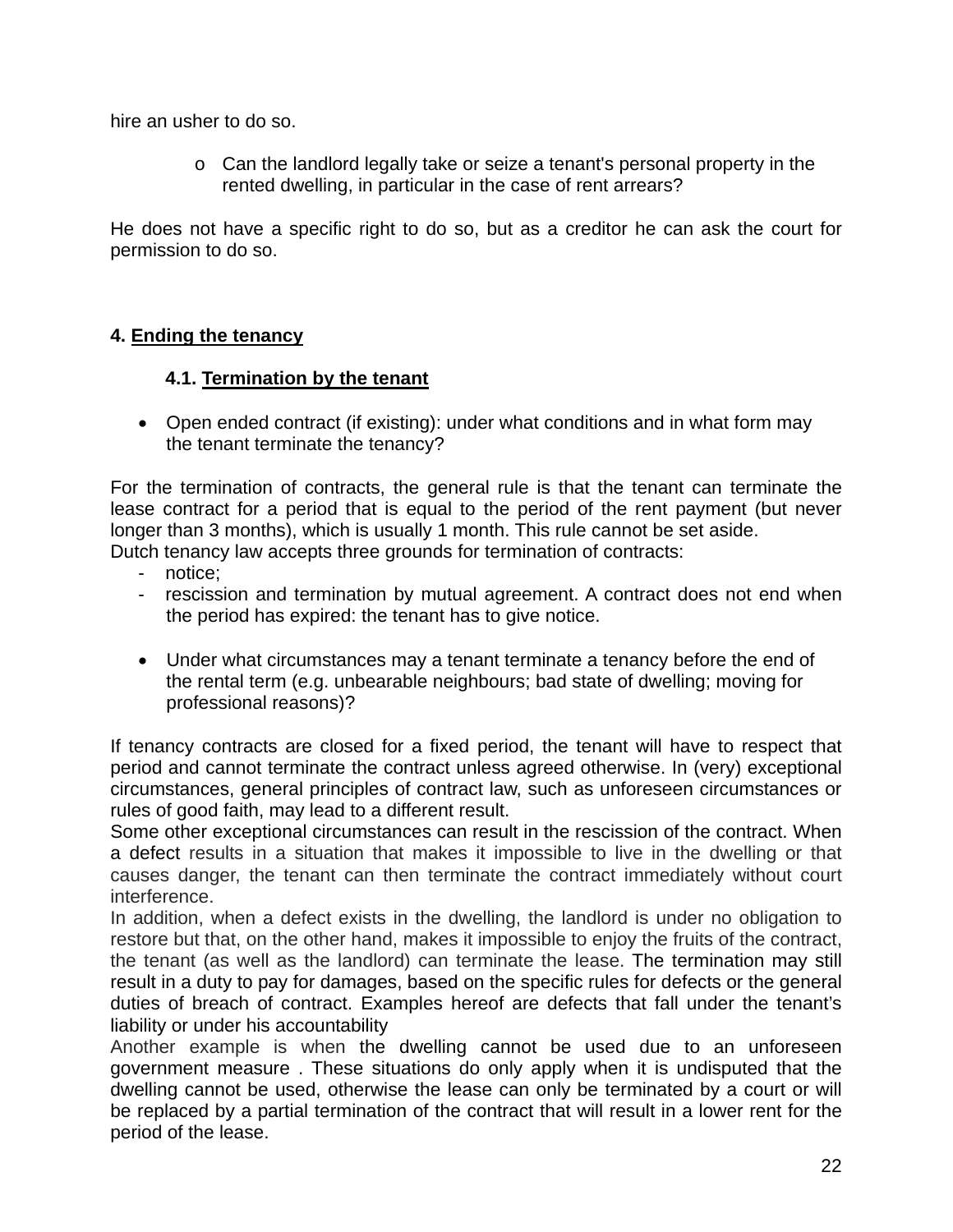May the tenant leave before the end of the rental term if he or she finds a suitable replacement tenant?

For the termination of contracts, the general rule is that the tenant can terminate the lease contract for a period that is equal to the period of the rent payment (but never longer than 3 months), which is usually 1 month. This rule cannot be set aside and he does not have to find a replacement tenant. However in the exceptional situation in which the tenant has bound himself to a fixed period, he does not have such right and will have to ask for cooperation of the landlord.

# **4.2. Termination by the landlord**

- Open ended contract (if existing): under what conditions and in what form may the landlord terminate the tenancy  $(=$  eviction) (e.g. the landlord needs the house for himself or wants to renovate and use it differently in the future)?
	- o Must the landlord resort to court?

Dutch tenancy agreements do not expire unless they are terminated by notice of the tenant or the landlord, whereby the landlord is bound to a limited number of legal grounds for notice.

For open-ended contracts the landlord has to respect one month for every year that the agreement has lasted to give notice with a minimum of 3 months and a maximum of 6 months in advance.

In case of time-limited contracts the landlord has to give notice at the moment that parties have agreed on.

There are some exceptions to these rules that concern specific categories:

- Student housing (campus contracts): the contract ends when the tenant is no longer registered as a student.
- Contracts that are of short term by nature of the agreement: the general rule of lease contracts applies which mean that they end on their terms.
- Dwellings that are listed to be demolished by the municipality.
- Dwellings that fall under the Vacancy Act: the period of notice is not shorter than 3 months. In addition, if the period to give notice is not being taken into account, the notice is treated as if it was given in the right manner.

|                | Similar rules for all types of dwelling                                           |
|----------------|-----------------------------------------------------------------------------------|
| Eviction       | Separate ruling of court required; can only be carried out by a bailiff.          |
| procedure      |                                                                                   |
| Protection     | from No general rules on protection; courts may grant a term de grâce to          |
| eviction       | tenants                                                                           |
| <b>Effects</b> | of   Bankruptcy will provide a reason for termination of contract but termination |
| bankruptcy     | (based on non-payment) may be prevented if decision on 'clearing of debt          |
|                | for tenant' is taken by court (or as a preliminary decision by mayor &            |
|                | aldermen). The tenant will then have to fulfil duties of contract from then       |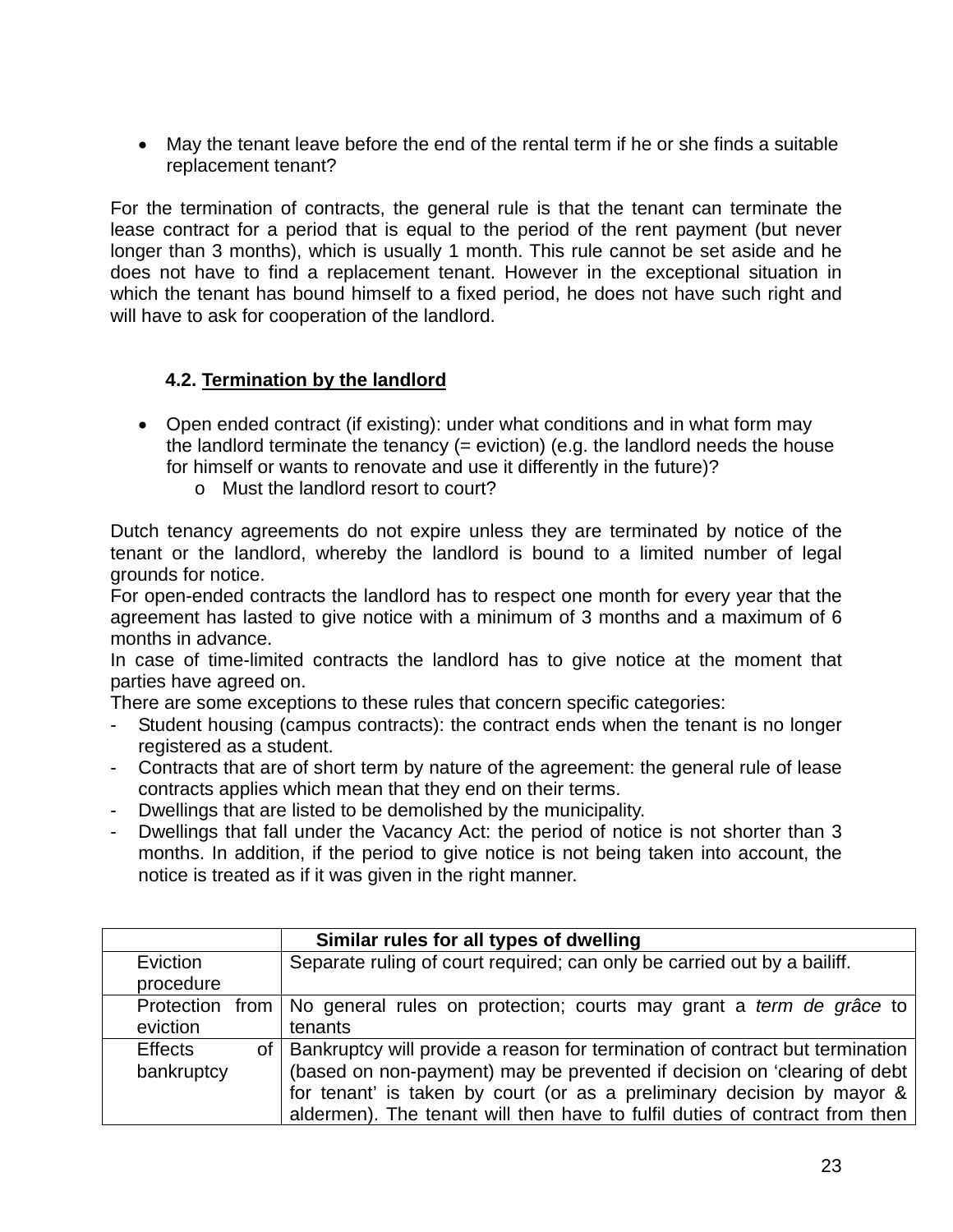|--|

A landlord can terminate an agreement if:

- A tenant does not behave as can be expected from a good tenant;
- If the rules for urgent self-use apply;
- If, in rare circumstances, a contract ends on its terms;
- If the object of the agreement (the dwelling) can no longer be used in the agreed manner.

Besides this, the local government can evict tenants if:

- They are causing severe nuisance (either related to drugs or criminal behaviour)
- It is dangerous to live in the house.

The sole legal basis for the eviction is that the tenant does not longer have a legal right to live in the dwelling. In court cases, landlords will usually ask the court to terminate the lease and to grant the right to evict the tenant as a landlord cannot evict a tenant without a court order. As a contract cannot easily be terminated, the court will weigh the tenant's interests against the landlord's interests in the terminationprocedure.

If the court has granted the termination, it will usually also grant the eviction.

It will grant a *term de grâce* to the tenant, if it feels that to be reasonable.

### *Termination of contract without court interference*

- Rescission based on of closing of the dwelling by the municipality

A specific situation exists when a municipality closes the dwelling because of violations of the Opium Act, or severe nuisance. In such a situation the landlord can terminate the contract without court interference. In the specific circumstance that the tenant is not responsible for the behaviour that caused the municipality to close the dwelling, the city may have a duty to provide an alternative living space because of a violation of the tenant's constitutional rights (Article 8 ECHR).

- Rescission based on of impossibility

The other exception to the requirement that a contract can only be terminated by one of the party's with a court order exists when the enjoyment of the good has become impossible due to a cause that the landlord does not have to repair, he and the tenant can terminate the contract.

o Are there any defences available for the tenant against an eviction?

The landlord can only terminate a lease contract in specific situations that are laid down in the Civil Code. The law distinguishes between the statutory grounds for notice, that apply specifically to dwellings and the general grounds for rescission of a lease contract by court.

The statutory grounds for termination are limited to 7 specific cases: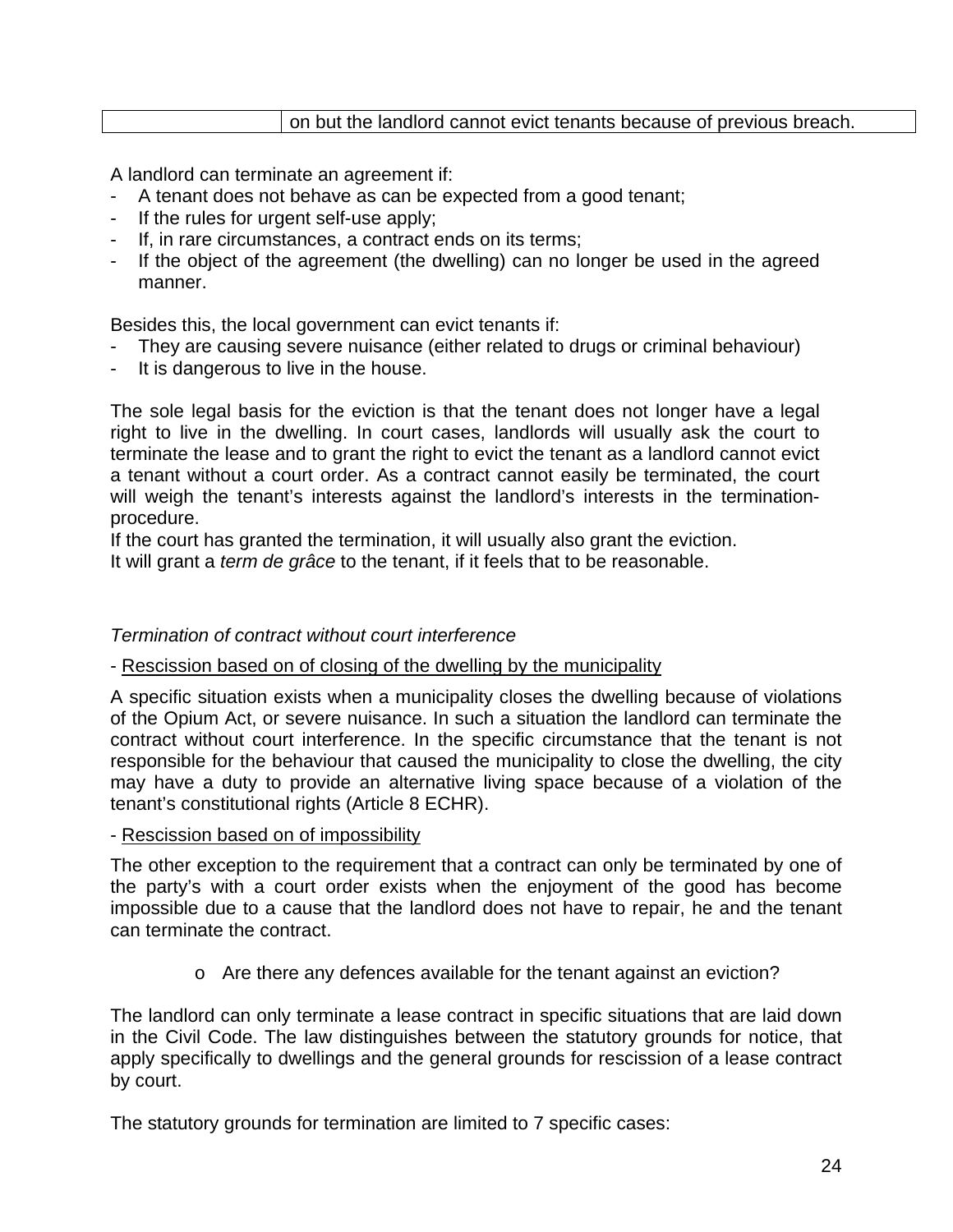### 1) Bad behaviour of tenant

The tenant does not behave as can be expected from a good tenant.

#### 2) Rent out and move back (diplomat- clause)

A tenant or landlord wants to move back in his apartment after the agreed fixed period of the contract (so-called 'diplomat-clause,').

### 3) Urgency

The landlord needs the dwelling for such an urgent reason for his own needs that his interest should prevail over that of tenants or sub-tenants. In this situation, he will have to provide an alternative for his tenant.

### 4) Refusal or reasonable offer

A tenant refuses to accept a reasonable offer for the same dwelling when that dwelling has been renovated or, in case of a dwelling that falls in the liberalized category, a reasonable offer for a rent-increase is refused by the tenant.

### 5) Realisation of land use plan

The landlord wants to realise the use for the dwelling, as determined by the municipal land use plan.

6) Dependent living space: interests of landlord outweigh those of tenant

The lease concerns a living space that is not independent but depends on other spaces in the dwelling where the landlord has his main residence, and he can reasonably argue that his interests for the termination of the contract outweigh the interests of the tenant to continue the lease.

### 7) Extra-judicial rescission; Enjoyment of good is impossible

The contract can be rescinded when the enjoyment of a leased good has become impossible because of a deficit that the lessor is not required to repair, the contract can be set aside by the lessee or the lessor without the obligation to ask the court to set aside the contract. This is the case when repair is either impossible or involves (high) financial investments that cannot be expected of the lessor.

### *Execution proceedings*

The landlord has the right to terminate the lease in case of renovation works, when he wants to realise the new function of the building as mentioned in the zoning plan, and when he wants or needs to demolish the building in which the tenants are living and replace it with a new building. It must however be proven that the tenant cannot return to the renovated or new-constructed building.

In case of termination the landlord is required to pay at least a minimum payment for moving and refurnishing costs. The Minister of Housing yearly decides on a minimum amount for these costs in the Regulation on the minimum contribution for moving- and furnishing costs for renovation. In 2013, this minimum amount was set at  $\epsilon$  5,658.

- Under what circumstances may the landlord terminate a tenancy before the end of the rental term?
	- o Are there any defences available for the tenant in that case?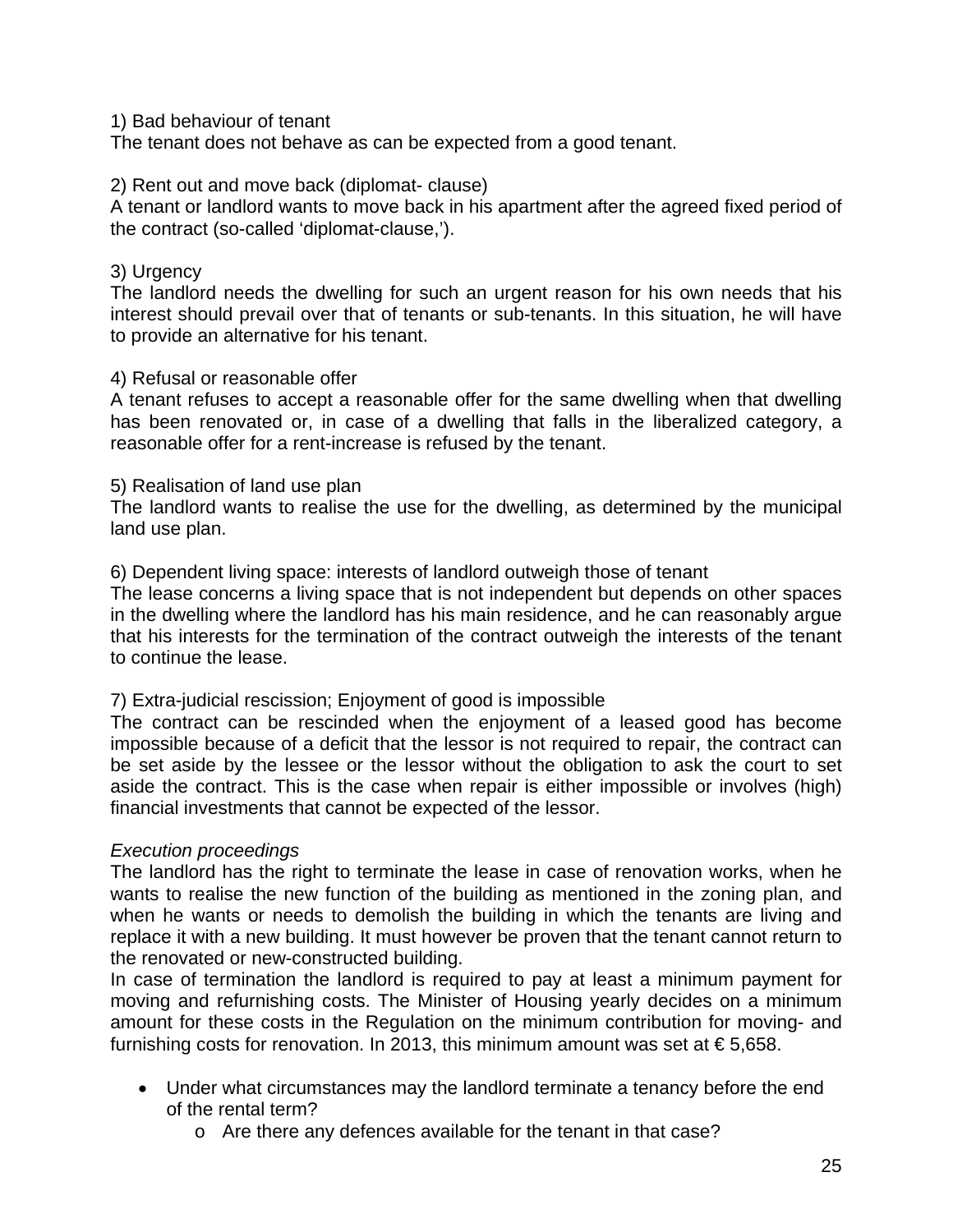If the previous tenant refuses to hand over the dwelling to the new tenant, the landlord will have to start a legal procedure (eviction) to force the tenant to handover the dwelling.

For double-lease situations, the general rule is that the tenant that came first, has the right to the dwelling. This is based on an analogous interpretation of the rules for real rights. However, if the second tenant is already living in the dwelling and is paying rent, he may claim the protection that the law gives to tenants. In that case, the court will have to weigh the interests of the tenants. The landlord has to pay damages. Courts have also allowed landlords to offer a replacement dwelling to the tenant. If the second tenant (that now lives in the apartment) acted in bad faith, the first tenant will be able to file a claim based on tort (misuse of the breach of a third party) and ask for in-kind damages (the dwelling).

 What happens if the tenant does not leave after the regular end of the tenancy or does not hand in (all) the keys of the dwelling?

If the previous tenant refuses to hand over the dwelling to the new tenant, the landlord will have to start a legal procedure (eviction) to force the tenant to handover the dwelling.

For double-lease situations, the general rule is that the tenant that came first, has the right to the dwelling. This is based on an analogous interpretation of the rules for real rights. However, if the second tenant is already living in the dwelling and is paying rent, he may claim the protection that the law gives to tenants. In that case, the court will have to weigh the interests of the tenants. The landlord has to pay damages. Courts have also allowed landlords to offer a replacement dwelling to the tenant. If the second tenant (that now lives in the apartment) acted in bad faith, the first tenant will be able to file a claim based on tort (misuse of the breach of a third party) and ask for in-kind damages (the dwelling).

# **4.3. Return of the deposit**

 Within what timeframe and under what conditions does the landlord have to return the tenant's security deposit?

If the dwelling is returned in a state of good repair and the tenant is not behind on his rent, the deposit should be returned within 1 month of notice.

- What deductions can the landlord make from the security deposit?
	- o In the case of a furnished dwelling: may the landlord make a deduction for damages due to the ordinary use of furniture?

The landlord will usually require a security deposit at the beginning of the contract. An agreement concerning a security deposit is valid unless the amount is unreasonably high. It can be used as a guarantee deposit to cover future claims of the landlord or even to set off against the outstanding rent.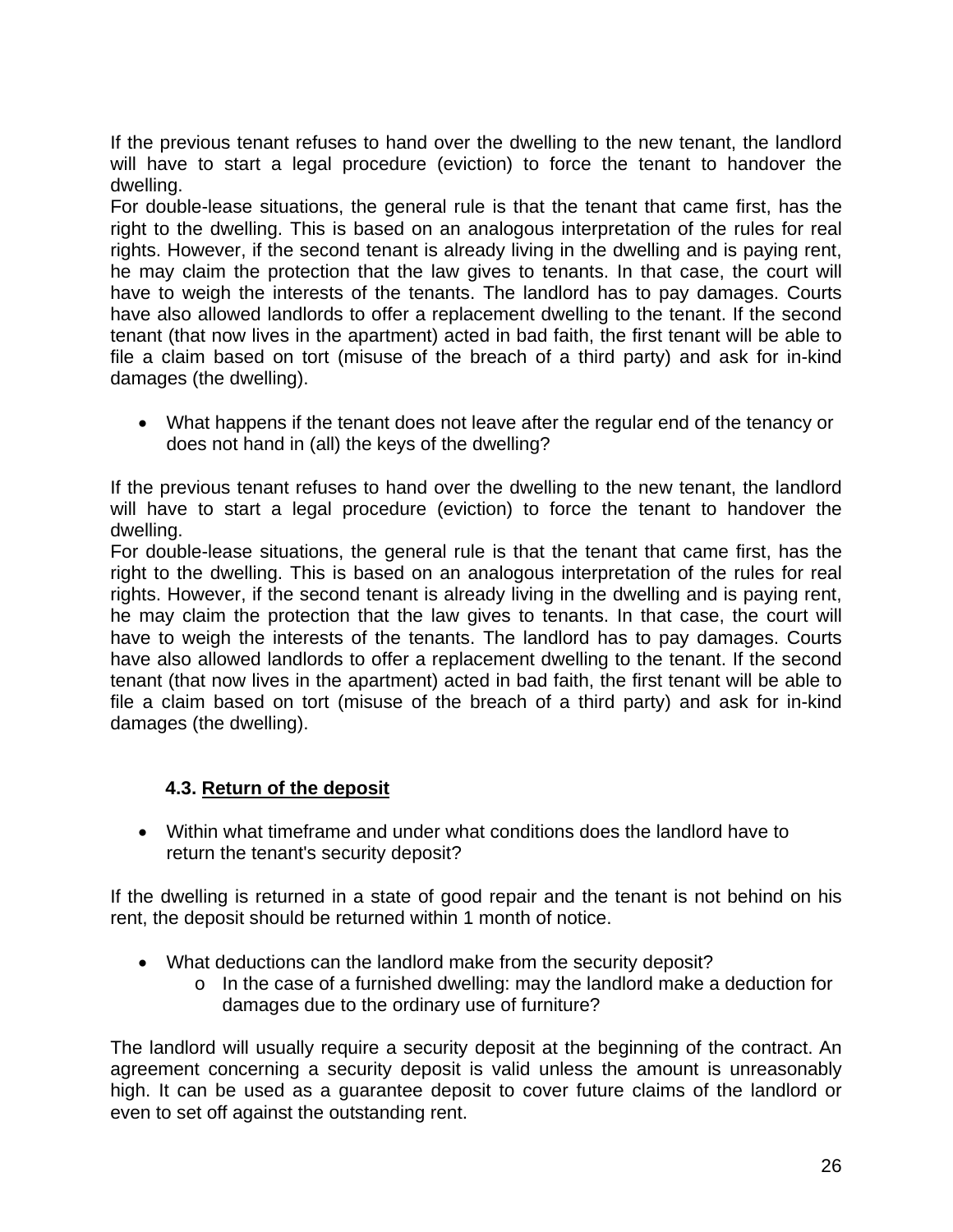The deposit may be used for:

- repairing damages to the dwelling beyond normal wear and tear;
- setting off against the outstanding rent;

restoring the landlord's personal property, such as keys or furniture, other than normal wear and tear. If the deposit hasn't been set off or used to pay the damage, the landlord must return the deposit (but not the interest).

# **4.4. Adjudicating a dispute**

- In what forum are tenancy cases typically adjudicated?
	- o Are there specialized courts for adjudication of tenancy disputes?

| <b>Lower Court</b>                                               | Appeal                                   | Type of cases                                                                                                                                                         |
|------------------------------------------------------------------|------------------------------------------|-----------------------------------------------------------------------------------------------------------------------------------------------------------------------|
| <b>Section Kanton</b><br>District Court,<br>Subdistrict sector ( | <b>Supreme Court</b>                     | All cases in first<br>appeal with the<br>exception of the<br>ones that fall<br>under rent<br>committee<br>jurisdiction;<br>appeals<br>from<br>rent committee<br>cases |
| <b>Rental Committee</b>                                          | District<br>Court,<br>Subdistrict sector | For regulated<br>rents: Prices,<br>defects, service<br>costs, & conflicts<br>between tenant-<br>committees/<br>organizations<br>and landlord                          |

For regulated rents there is a specific, low-cost jurisdiction: the Rental Committee. This is an independent administrative body, established by the State Department of Internal Affairs. It is a national institution that takes seat in various cities across the country. It rules about 8,000 cases per year. These cases are generally about defects, service costs, the height of the rent (about 60% of the cases), the height of the yearly rent increase , so-called rent subsidy-declarations, and conflicts that stem from the *Tenants and Landlords (Consultation) Act*.

> o Is an accelerated form of procedure used for the adjudication of tenancy cases?